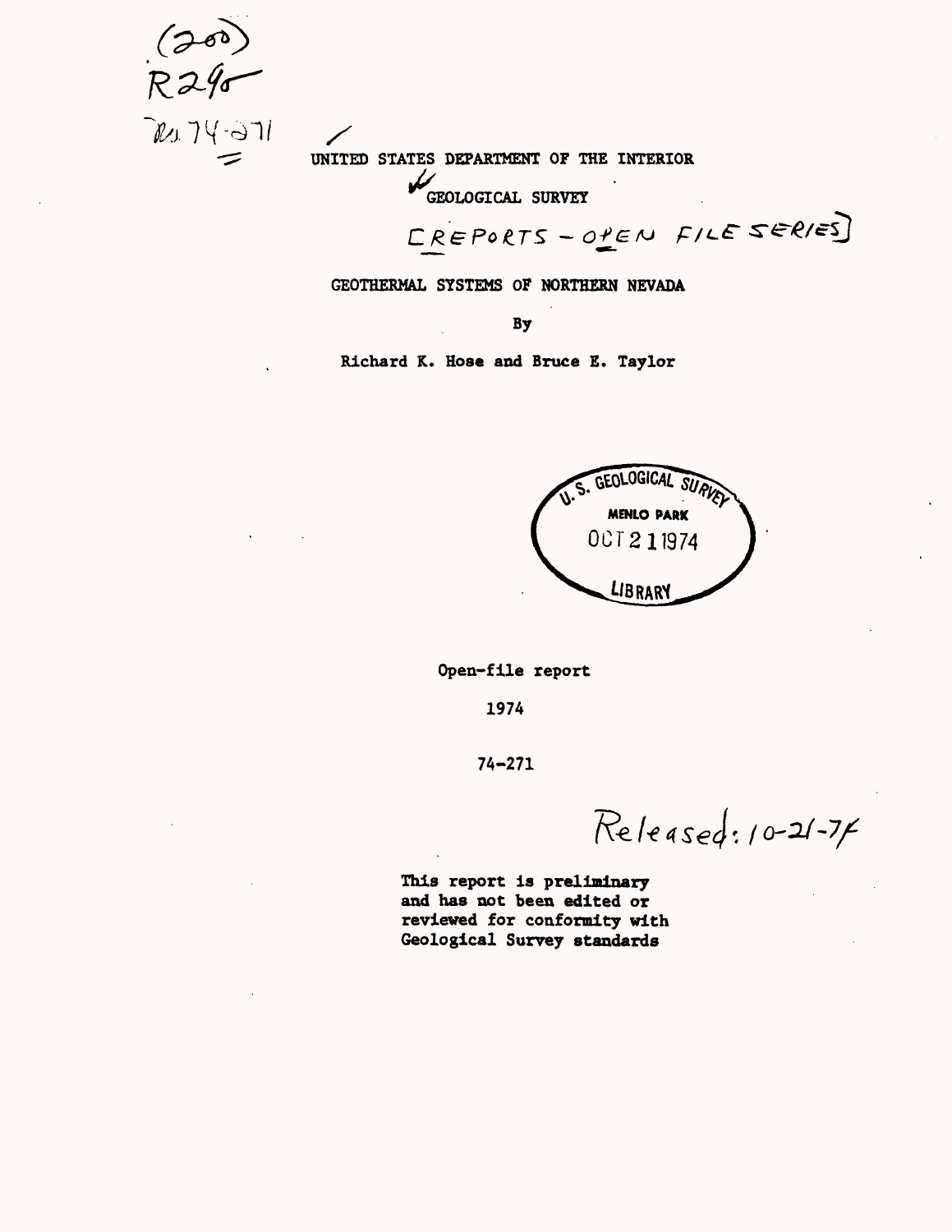# GEOTHERMAL SYSTEMS OF NORTHERN NEVADA

By Richard K. Hose and Bruce E. Taylor

## Abstract

Hot springs are numerous and nearly uniformly distributed in northern Nevada. Most occur on the flanks of basins, along Basin and Range (late Miocene to Holocene) faults, while some occur in the inner parts of the basins. Surface temperatures of the springs range from slightly above ambient to- boiling; some springs are superheated. Maximum subsurface water temperatures calculated on the basis of quartz solubility range as high as 252°C, although most are below 190°C. Flows range from a trickle to several hundred liters per minute.

The Nevada geothermal systems differ markedly from the power-producing system at The Geysers, Calif., and from those areas with a high potential for power production (e.g., Yellowstone Park, Wyo.; Jemez Mountains, N. Hex.). These other systems are associated with Quaternary felsic volcanic rocks and probably derive their heat from cooling magma rather high in the crust. In northern Nevada, however, felsic volcanic rocks are virtually all older than 10 million years, and.analogous magmatic heat sources are, therefore, probably lacking.

Nevada is part of an area of much higher average heat flow than the rest of the United States. In north-central Nevada, geothermal gradients are as great as 64°C per kilometer in bedrock and even higher in basin fill. The high gradients probably result from a combination of thin crust and high temperature upper mantle.

We suggest that the geothermal systems of northern Nevada result from circulation of meteoric waters along Basin and Range faults and that their temperature chiefly depends upon (1) depth of circulation and (2) the geothermal gradient near the faults.

### Introduction

The expanding interest in geothermal power as a supplement to conventional sources has resulted in an intensified study of known hydrothermal systems as well as increased effort to find concealed but exploitable geothermal systems. The abundance of hot springs in northern Nevada makes it a promising area and has served as a stimulus for this study. The work upon which this paper is based was begun in 1972 on a part-time basis, and was part of the U.S. Geological Survey's general program of geothermal research. Our major efforts were devoted to gathering and compiling a variety of geological, geophysical, and geochemical data, although the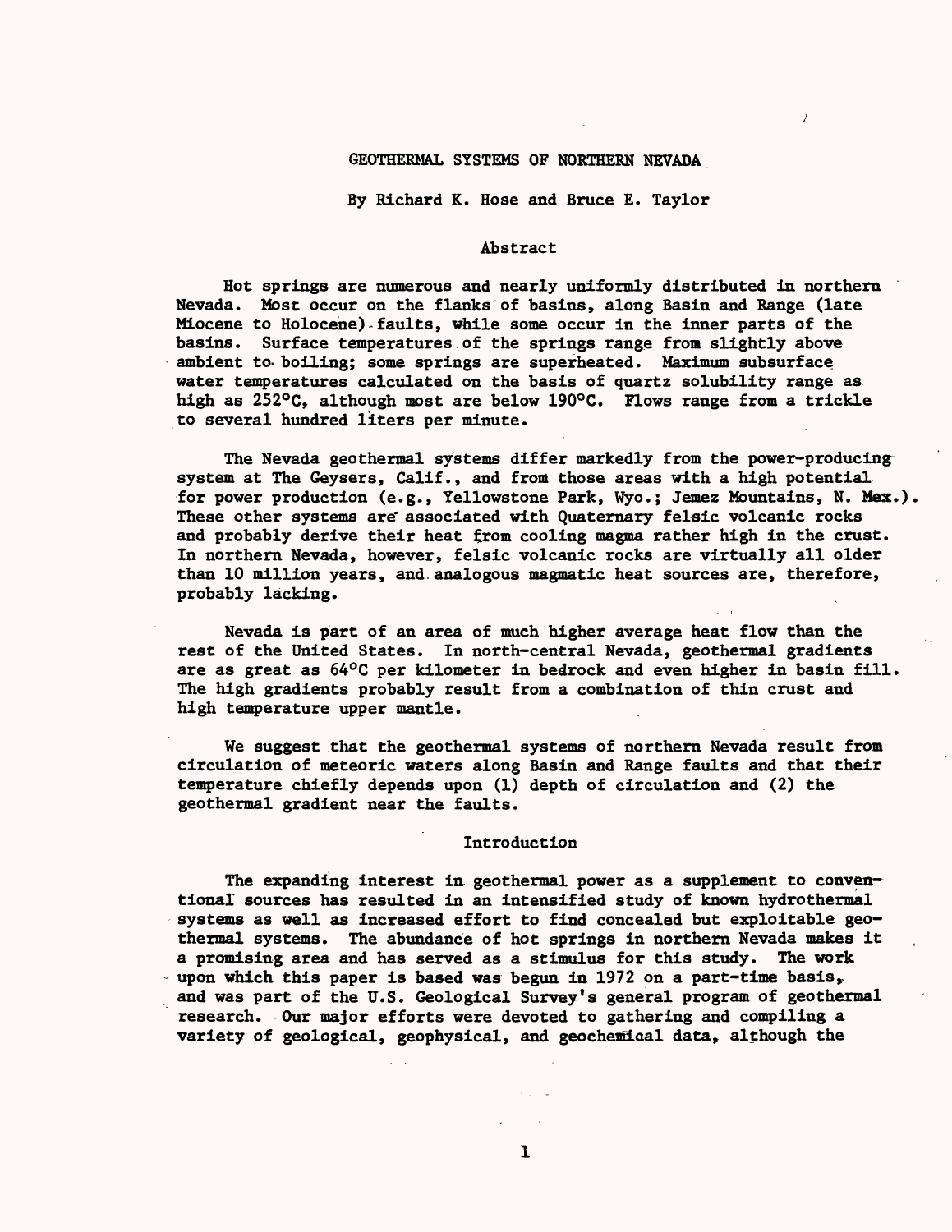principal effort was an evaluation of the geological environment of areas considered to be favorable for geothermal energy. Of particular help in our work was a compilation of thermal spring data by Waring (1965). We found that some of the springs in this compilation were much cooler than reported and in some few cases nonexistent. In the course of this study we examined most of the hot springs of northern Nevada that we felt possessed the potential for geothermal power; that is, those that were reported to be the hottest or occurred in areas considered favorable geologic environments. On the basis of these examinations, chemical analyses would be performed in the field on selected high-potential springs , while samples of the less promising springs were to be analyzed in the U.S. Geological Survey laboratories at Menlo Park, Calif. For the rationale of field analysis and for a summary of all these analyses, the reader is referred to Mariner and others (1974). Geologic mapping was done at the Beowawe geyser area.

This paper will briefly summarize the geologic setting of some of the hot-spring systems, relate them where possible to various geophysical and geochemical parameters, and propose a model to explain their origin. This model differs in only minor respect from those where heat is derived by conduction and convection from a magma.

## Geologic Setting of Northern Nevada

Northern Nevada is in the north-central part of the Basin and Range province and is characterized by elongate northerly trending mountain ranges flanked by more or less flat-bottomed basins. The region contains thick sequences of rock ranging in age from Precambrian to Holocene. The Paleozoic and Mesozoic rocks are extraordinarily varied, principally because the region included both miogeosynclinal and eugeosynclinal depositional habitats. They include chert, graywacke, shale, sandstone, pillow lava, limestone, dolomite, evaporites, and others, as well as their metamorphosed equivalents. During the Antler orogeny of Late Devonian to Mississippian age, eugeosynclinal rocks were moved eastward over their miogeosynclinal correlatives on thrust faults having an aggregate displacement of up to 90 miles. During Pennsylvanian and Permian time the disturbed terrane was overlapped by marine sediment; to the east, in the miogeosyncline, deposition was continuous and the effects of the Antler orogeny are barely noticeable. The western part of the State was also subjected to tectonism during the Permian Sonoma orogeny and again during the Middle to Late Triassic(?). These events were interspersed with periods of marine sedimentation. The entire region was then affected by massive tectonism that occurred probably during the late Mesozoic to early Tertiary. The resulting terranes were intruded by quartz monzonite to granite magmas during the Trlassie, Jurassic, and Cretaceous. Gabbroic rocks of Jurassic age are present in the southern part of the West flumboldt Range and in the northern part of the Carson Sink.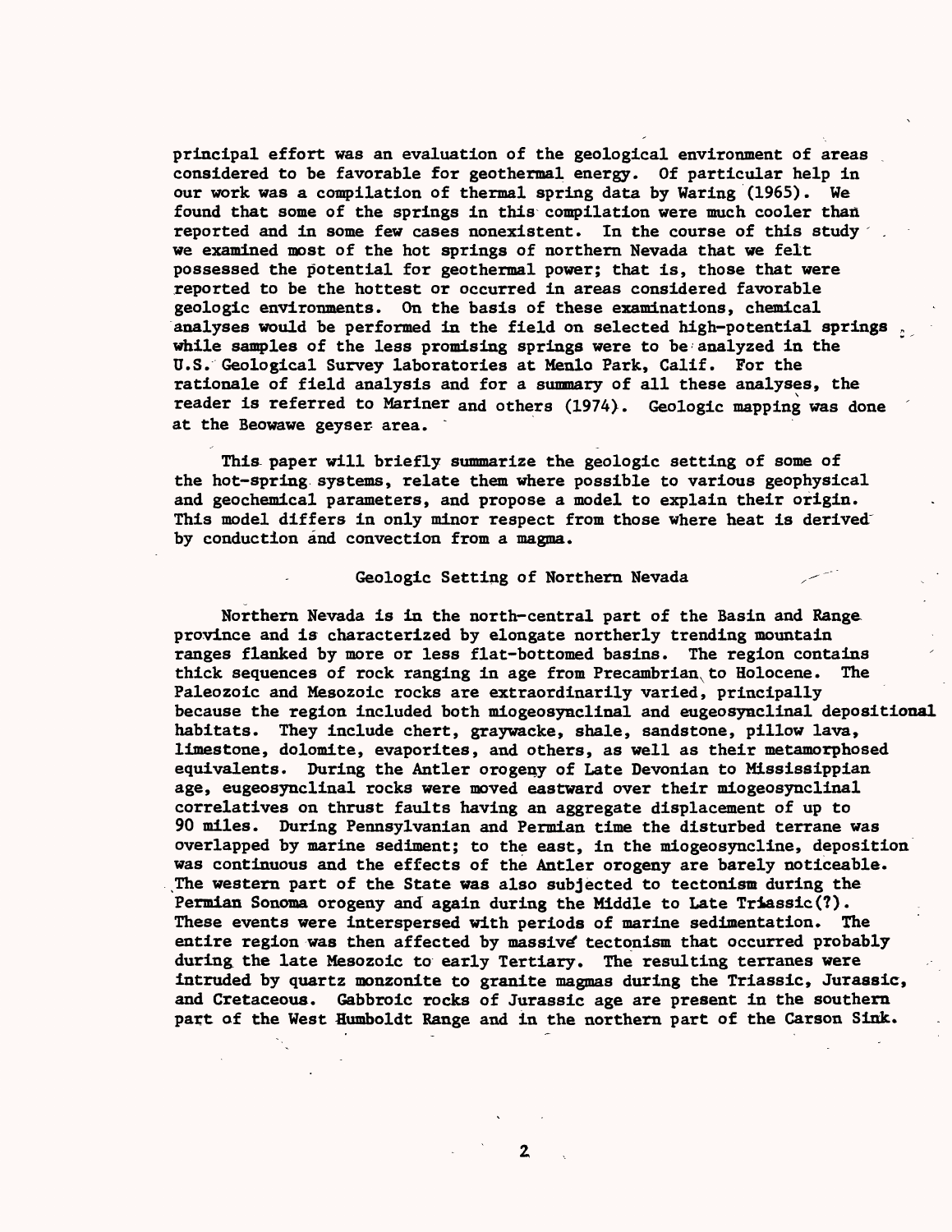The Tertiary geologic history began with local accumulation of nonmarine strata to be followed in late Eocene time by the beginning of a period of volcanism that persisted into the Holocene.<sup>1</sup> The main volcanism took place from the Oligocene to middle Pliocene time and was so extensive that volcanic rocks now comprise nearly 25 percent of the outcrops of northern Nevada.

The Tertiary volcanic rocks are mainly silicic to intermediate in composition but include basaltic intercalations especially in the northern part of the province near the Snake River Plain. These rocks include lava flows, ash flows, some air-fall tuffs and volcanogenic sedimentary units. Although the vents or eruptive centers for some of the volcanic rocks have been recognized, the source for many is unknown. Some known source areas from which large volumes of rock were erupted are: the southern Fish Creek Mountains described as a volcanic center and collapse caldera (McKee, 1970); the Clan Alpine Mountains, a complex eruptive center (Riehle and others, 1972); the Northumberland caldera (McKee, 1974) near Northumberland Canyon on the west side of the Toquima Range; a volcano-tectonic depression (caldera structure filled with eruptive rocks) in the northern part of the Toiyabe and Shoshone Ranges (Masursky, 1961) ; a caldera and associated volcanic rocks west of McDermitt, Nev. (Yates, 1942; Walker and Repenning, 1965, 1966); and a series of linear vents from which a large volume of ash-flow tuff was erupted in Washoe and Humboldt Counties, Nev. (Korringa and Noble, 1970).

The Pliocene to Holocene volcanic rocks, found mostly near the northern and western margin of the region are principally basaltic although there are bodies of rhyolite and andesite as well. Late Pliocene to Holocene basaltic rock distribution is shown on figure 1.

The present elongate northerly trending mountain ranges of high relief, flanked by more or less flat-bottomed valleys or basins, are the products of tectonism that probably began as long ago as the Oligocene in some places, but in most regions started in middle Miocene (15-17 m.y. ago) , and continues today. This widespread rifting caused extension of the entire province and produced the steep fault scarps that occur on either or both sides of the fault-block mountain ranges. The total extension across the Basin and Range province has been estimated by Thompson and Burke (1973) on the basis of geologic and geophysical work in Dixie Valley, Nev. , to be about 100 km. Since the ranges and basin are relatively uniformly distributed across the province, Stewart (1971) has suggested deep-seated extension of a plastic substrate.

We use the following time division of the Tertiary which is based on mammalian chronology (Evemden and others, 1964): Quaternary, 0-2 m.y.; Pliocene, 2-12 m.y.; Miocene, 12-26 m.y.; Oligocene, 26 to 37-38 m.y.; Paleocene and Eocene, 38-65 m.y.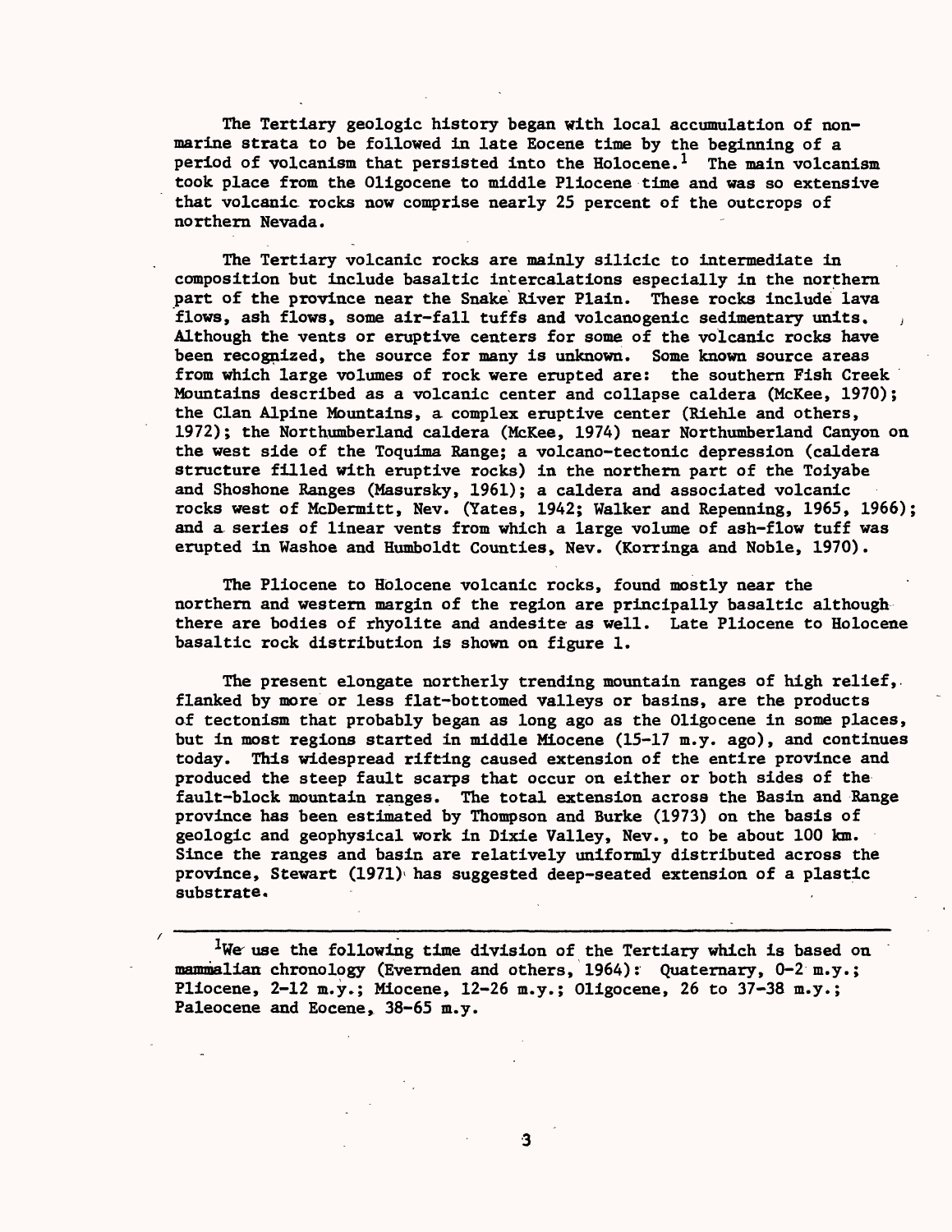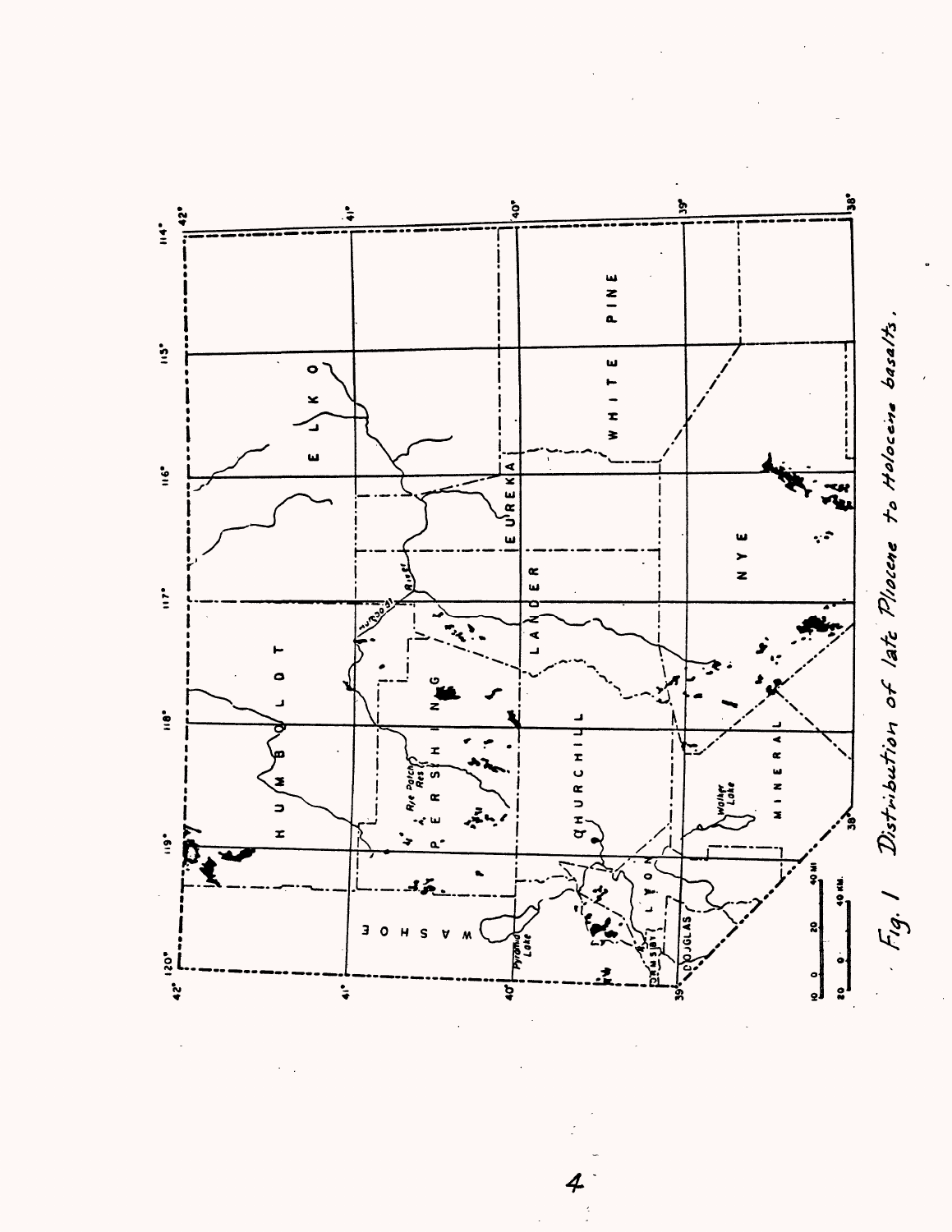The flanking faults are the latest structures imposed on what was locally at least a structurally complex terrane of diverse lithology. The faults produced gouge and breccia zones with permeability to meteoric water dependent principally upon the original lithologies, but subsequent movement of chemically active waters presumably altered this permeability, increasing it in some places and decreasing it in others.

### Hot Springs

# Distribution and Setting

Hot springs in northern Nevada are numerous and, except for a few rather large areas that lack them, are fairly uniformly distributed (fig. 2). In the eastern part of northern Nevada, in southeastern Elko County and northeastern White Pine County (fig. 3), there is a large area that lacks hot springs. Two other areas lack springs, one in the northwestern corner of Nevada and the other a 30- to 50-mile-wide band extending from east of Pyramid Lake northeastward to Oregon and widening eastward into western Elko County.

The latter two areas are separated by a 30-mile-wide zone that contains several scattered hot springs, and this zone extends from just west of Pyramid Lake N. 30°-35° E. to the Oregon State Line and probably continues northward in Pueblo Valley, Oreg., to the Alvord Desert, another 50 miles.

In various areas in northern Nevada, the hot springs seem to occur in slightly different physiographic and geologic environments. Most are located close to the margins of the basins, but many springs occur more basinward. No hot springs are known to occur in the mountains. Most issue from Quaternary cover although some rise from bedrock, but the positions of all are believed controlled by Basin and Range faults.

In some places several springs are present and in others only one or two. Where several springs occur as part of one system, they are either disposed as clusters more or less equant in outline, or in a linear array up to several miles long. Many springs occur singly and have no neighbors.

### Beowawe Geyser Area

Among the systems that can be characterized as linear is the Beowawe geyser area in Whirlwind Valley, Figure 4 is a reconnaissance geologic map that shows the distribution of hot springs, siliceous sinter, and altered and unaltered volcanic rock. The spring deposits, made up of opaline silica (siliceous sinter), cover nearly 0.6 of a square mile and are about 6,000 feet long and 2,800 feet wide. The sinter covers the valley floor and rises to a 300-foot-high terrace that rests against the northern edge of a ridge of volcanic rock. Sinter was deposited on the altered and unaltered volcanic rock and an inferred fault that provided the channelways or conduits for the springs.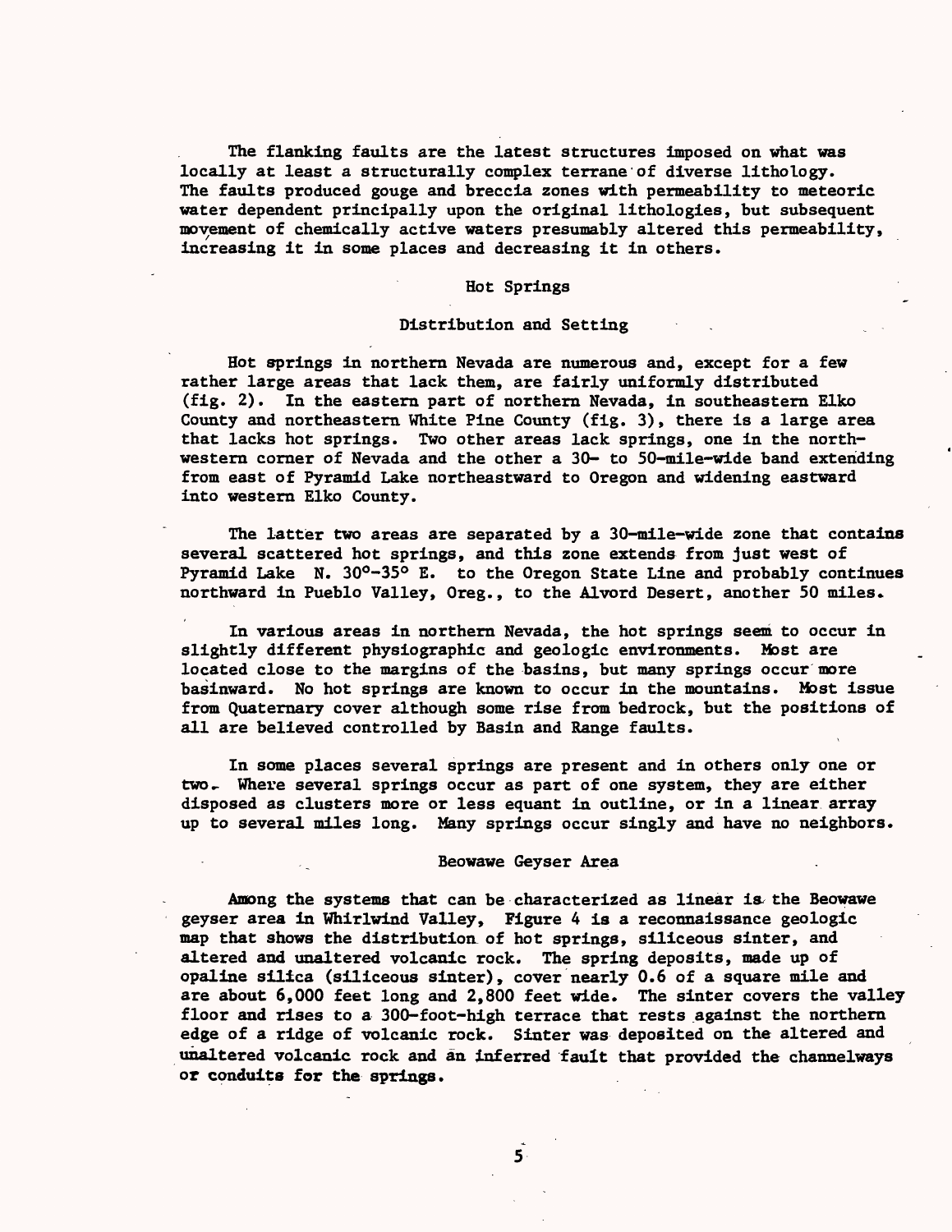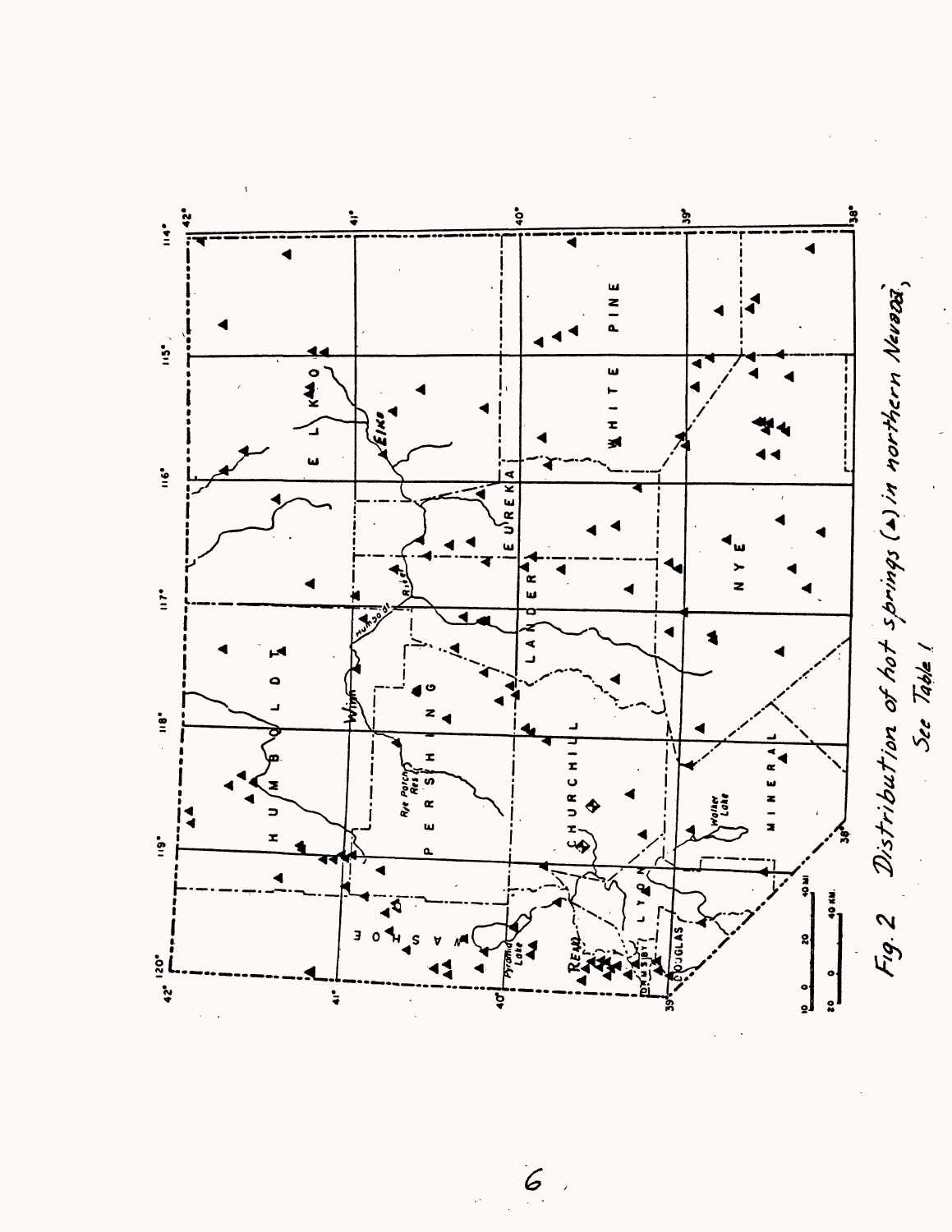

 $\overline{z}$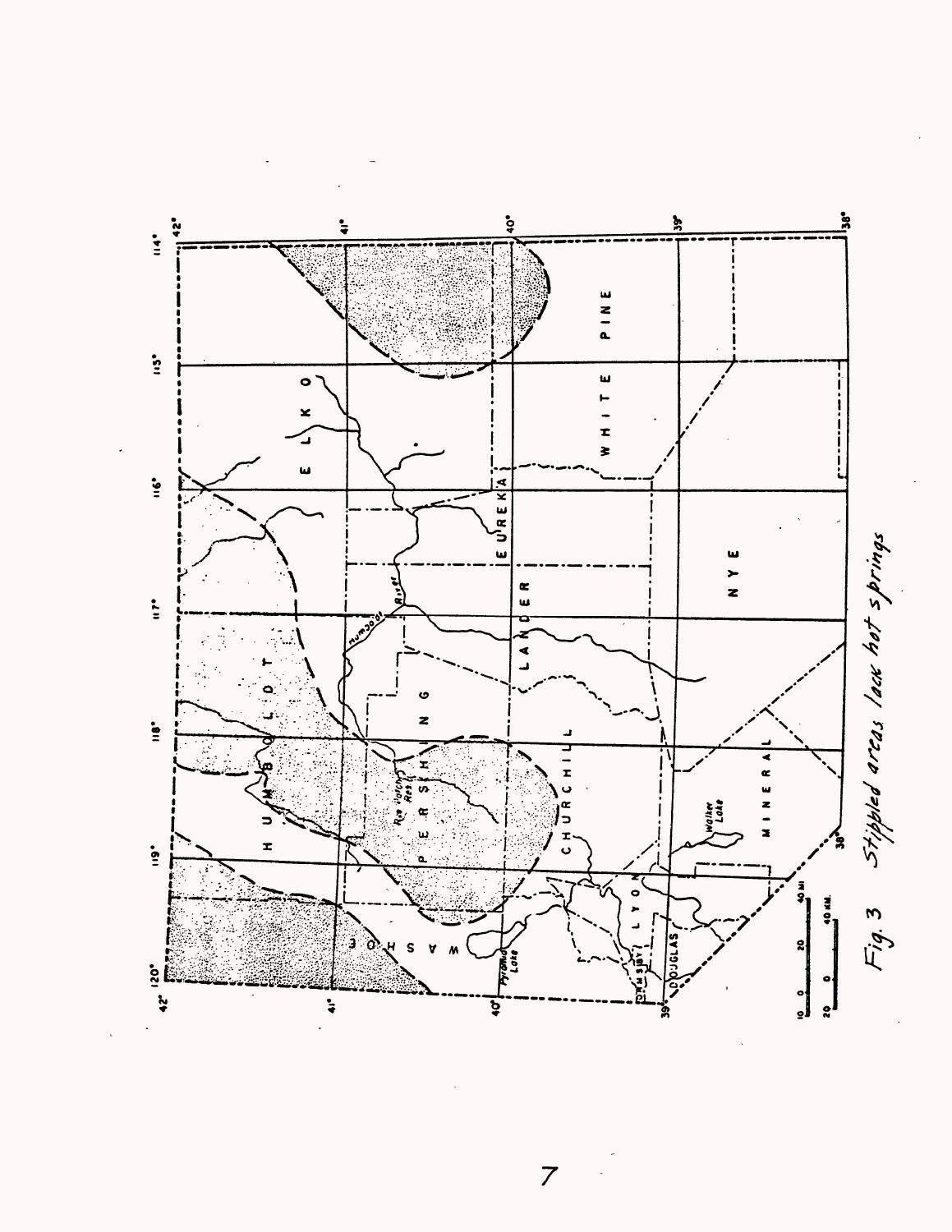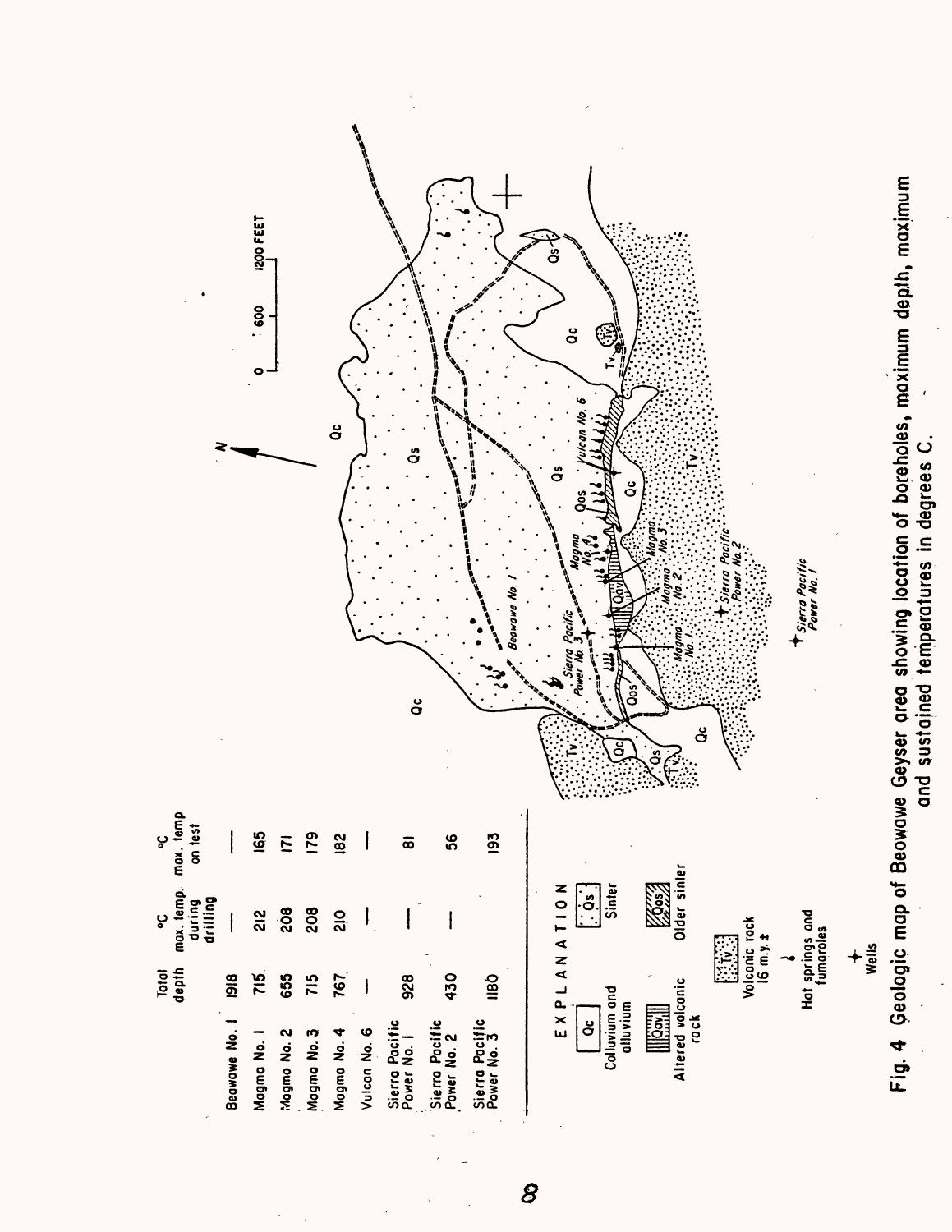Most of the springs occur at the top of the terrace along a line about 0.5 mile long which trends about N. 75° E., although several occur to the north and northeast of the terrace.

When the Beowawe thermal area was first described by Nolan and Anderson in 1934, the natural system was much more active than it is now. Specifically, it included three geysers, two of which played to heights of 3 feet and one to 12 feet. In 1951, White (personal commun.) observed about the same level of hydrothermal activity as Nolan and Anderson.

Beginning in 1960, nine test holes were drilled by Sierra Pacific Power Company and by Magma-Vulcan. After extensive testing, all the wells were capped. The effects of the drilling and testing on the natural systems are unknown. Vandals blew the caps from four of the wells (Magma 1, 2, 3, and Vulcan 6) sometime prior to 1972, and one of these released steam and water in rather large volumes. One of the noticeable effects of this release of fluid and possibly the earlier drilling was the cessation of geyser activity. In August 1972, Magma 2 and 3, which had been earlier vandalized, began to vent and released large volumes of hot water and steam.<sup>2</sup> This resulted in the diminution of spring flow and cessation of some others. Magma 1 was capped during the winter of 1972-73.

Drilling data for the Beowawe area are summarized in figure 4 which shows location of the wells, total depth, maximum temperature during drilling, and maximum temperature on test. Maximum bottomhole temperature attained during drilling ranged from 208°C to 210°C, while subsequent tests of temperature after the wells were allowed to flow ranged from 165°C to ' 182°C for wells Magma 1 through 4. The drop in temperature results from a  $\cdot$ lowering of the boiling point as the pressure in the system is lowered by venting. A comparison of flow pressure and temperature at the bottom (767 feet) in 1961 with 1965 for Magma 4 shows a reduction from 119 psig to 46 psig and temperature at 767 feet reduced from 210°C in 1961 to 170°C in 1965.

### Double Hot Springs

A linear fault-controlled hot spring array is present on the east side of the northwestern re-entrant of the Black Rock Desert, just west of the Black Rock Range. The fault which is Holocene, and which has negligible displacement, is identified by the northerly alinement of linear seeps that cut fans, small hills, and mounds at a high angle (fig. 5). The northern end of the system is marked by Double Hot Springs, which have a flow of about 80 gpm of 81°C water. Seven springs and seeps are present to the south

<sup>2</sup>The reason for this spontaneous eruption is unknown, but it is possible that as a result of a very dry winter (1971 to 1972), the ground water had receded to the point where steam pressure was able to flow out the water remaining in the bore holes.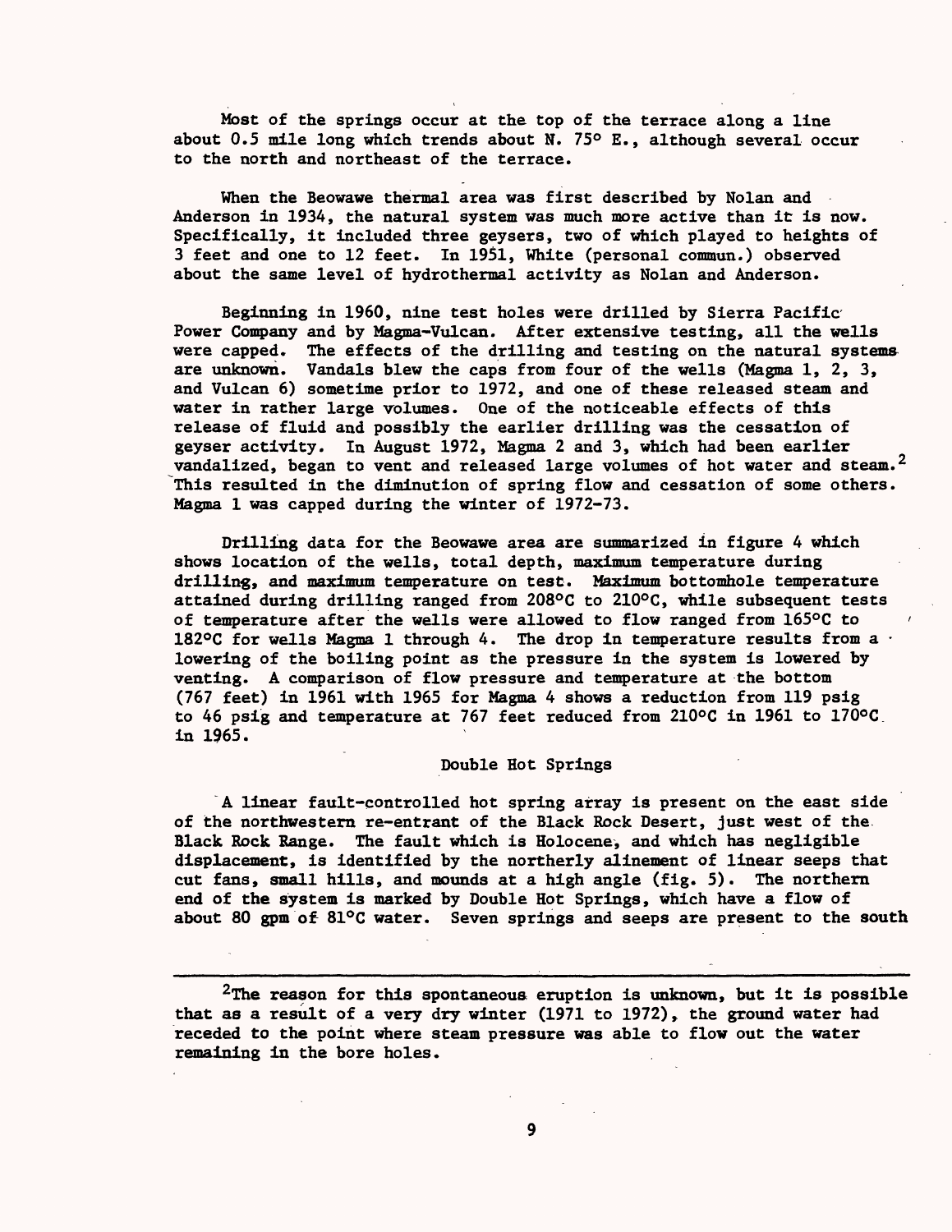

Fig. 5. Geologic map of the Double Hot Springs-Black Rock area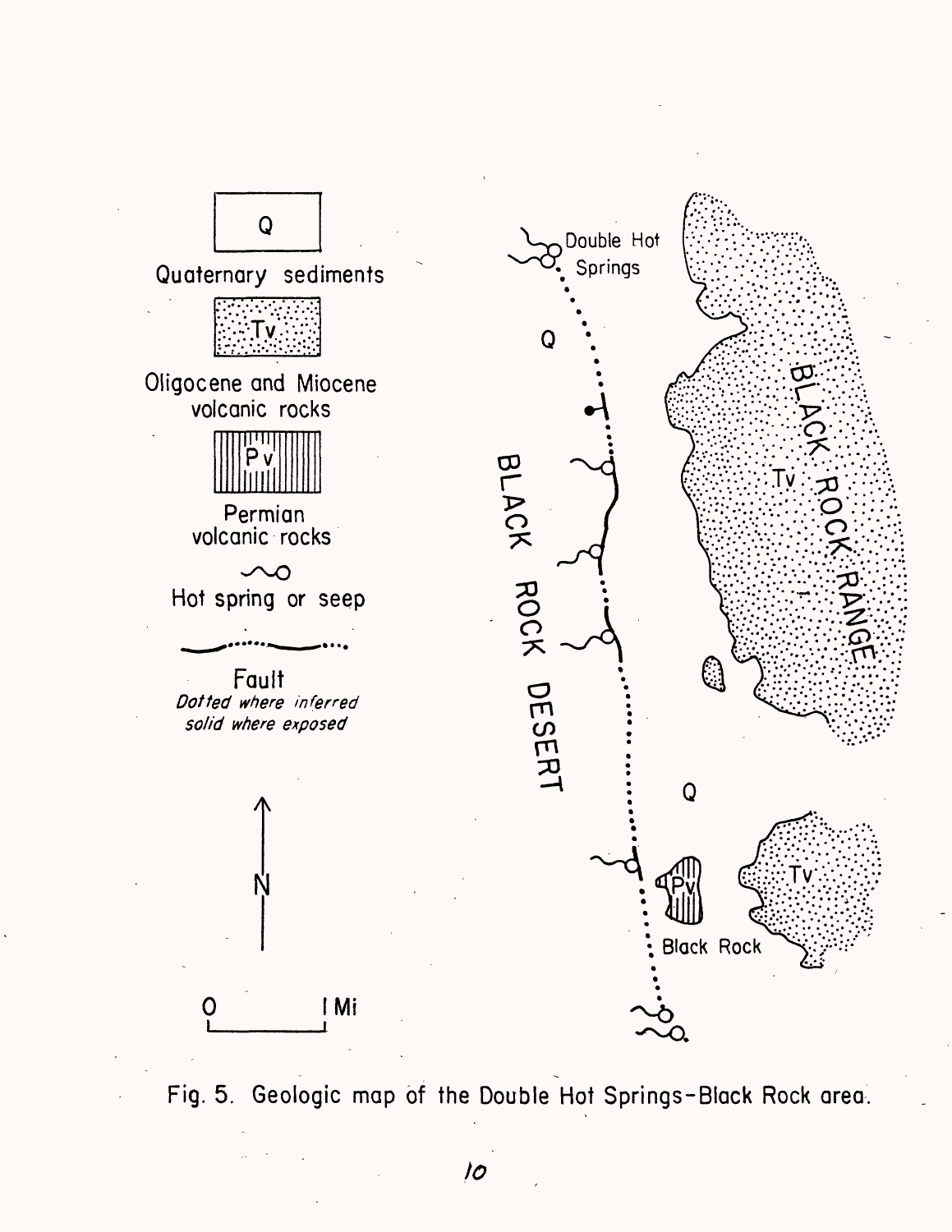for a distance of 7 miles. The southernmost end of the system is marked by an unnamed spring with a low flow of water at 90°C. The flow from the springs between the two ends is low. Extrapolating from what is known elsewhere of the style of Basin and Range faulting, a pre-Holocene fault could be inferred beneath the Holocene one. This is supported by the position of the Permian volcanic rock making up Black Rock itself, which is only a short distance east of the trace of the fault.

The Holocene fault then would have developed in response to a reactivation of the older fault if the latter is present as inferred.

Slemmons and others (1965) list an earthquake of magnitude 4.1 at lat 41°N., long 119°W. for the year 1936. Its proximity to this Holocene fault suggests a relationship although certainly not the cause of the springs since the Double Hot Springs were observed long before 1936 (Hague and Emmons, 1877).

Data in Mariner and others (1974) show that the water from Double Hot Springs at the north end of the fault is considerably more dilute than the spring waters south of Black Rock, containing  $0.89$  as much  $S10<sub>2</sub>$ ,  $0.14$  as much Ca<sup>++</sup>, 0.0025 as much MgO, 0.12 as much Na<sup>+</sup>, 0.225 as much  $K^+$ , and comparable fractions for the anions. The larger amounts of dissolved solids in the southernmost springs are attributed to contamination by subsurface brines, the southernmost spring being closer to the topographically lowest point in the Black Rock Desert which would be the most favorable site for accumulation of saline water at various depths.

Calculations of subsurface temperatures, based on  $SiO<sub>2</sub>$  content, of the springs at either end of the fault despite the implied contamination, show reasonably consistent temperatures, 135°C-140°C for Double Hot Springs and 141°C-147°C for the unnamed spring at the south end.

Another prominent linear array of springs is Brady Hot Springs, a fault-controlled system in bedrock (altered and unaltered volcanic rocks) and associated with siliceous sinter.

Buffalo Valley has a subcircular group of many very low flow hot springs that typify the cluster array mode of occurrence. The cluster, which is located in the southeastern part of Buffalo Valley, is about 2 miles northwest of a line of 3-m.y.-old basalt cones (McKee, personal commun., 1974). It is about a quarter of a mile in diameter and emerges from a circular mound that is a few feet above the surrounding flat and made up of marly material. A few of the hottest springs deposit travertine, but others are so cool or have such a low flow that no discernible deposit accumulates. The springs emerge from what would be the distal edge of a large fan if its basinward half mile or so weren't reworked and covered by lake beds. Although the older terrane is obscured by a veneer of Quaternary sediment, it is inferred that the position of the cluster is controlled by pre-Quaternary faults.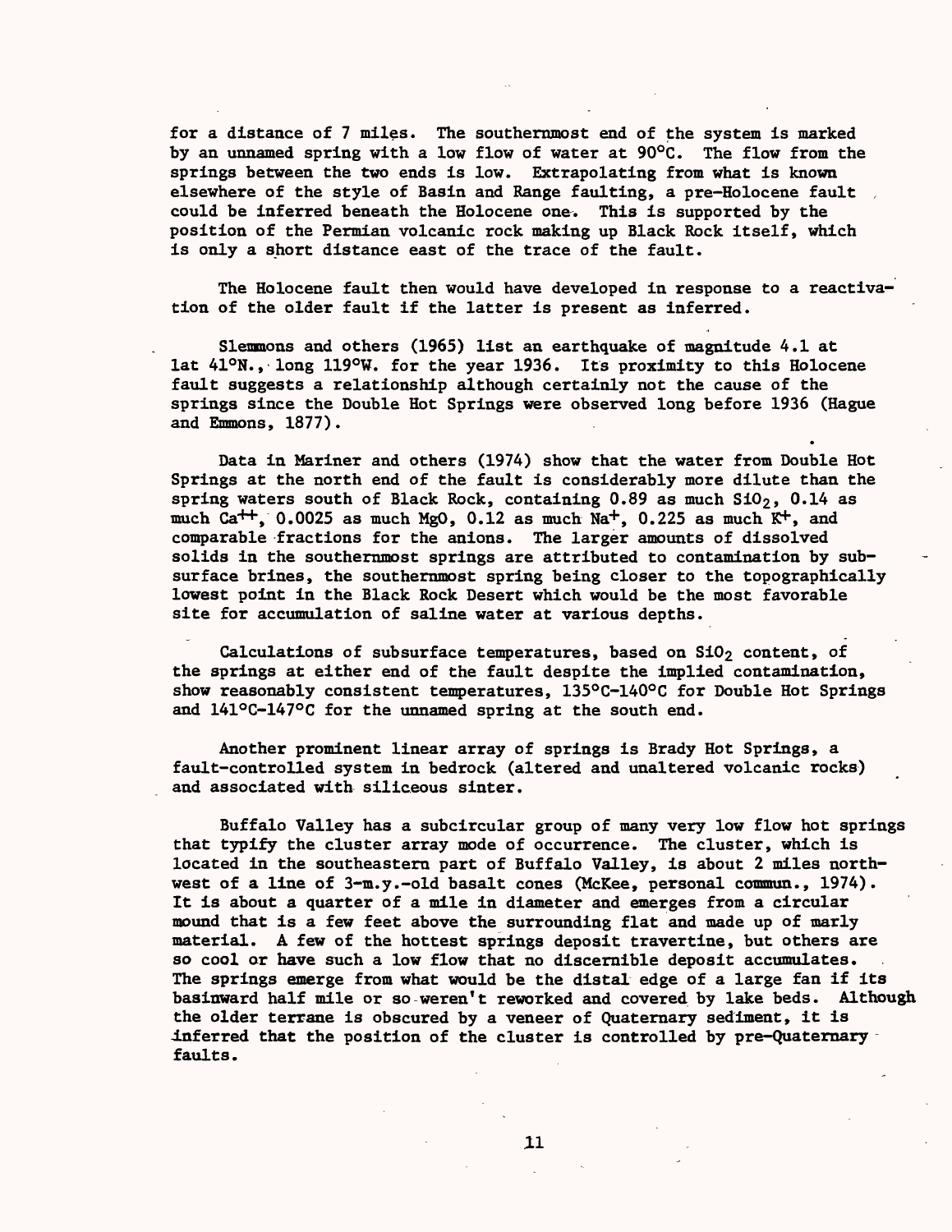Many other hydrothermal systems fall into the cluster category such as the springs near Soldier Meadow, Spencer Hot Springs, springs northeast of the Ruby Marshes, Hot Sulfur Spring in the northern Ruby Valley, Hot Pot, etc. The hot springs in Smith Creek Valley are similar in mode of occurrence, but are almost of a type intermediate between the linear and cluster arrays, and seem to emerge close to the basinward edge of a fan. Dixie Hot Springs, on the northwest margin of Dixie Valley, also emerge from the distal edge of fans but mainly where two fans coalesce.

A small-scale (AMS 1:250,000) map of western Humboldt County, Nev., discloses a prominent lineament beginning in the vicinity of a large cluster of hot springs close to Soldier Meadow, and trending N. 30° to 35° E. through Bdltazor Hot Spring into Pueblo Valley, Oreg. and Nev., a distance of more than 65 miles (fig. 6). Attempts to understand the relationship of this lineament to the hot springs are based on unpublished reconnaissance geologic mapping by D. C. Noble (1969).

Noble's geologic map shows the lineament to be considerably more complex than the topographic map indicates. Just north of Summit Lake the lineament splits and both branches appear to be controlled partly, although not wholly, by faults. Perhaps less prominent structures, such as joints in the Tertiary lavas, contribute to the lineament. In any case, the faults are of only modest displacement. The eastern branch at the northern end is a concealed fault of very large displacement that truncated the Pueblo Mountains at an angle of about 50° from their trend. Baltazor Hot Spring rises from this part of the lineament. The western branch of the lineament extend^ along faults as far north as MeGee Mountains and is inferred to ,extend farther north beneath what Noble mapped as late Miocene tuffs to terminate at Bog Hot Springs.

The tremendous contrast in magnitude of faulting along the lineament suggests, to us at least, that the lineament existed as a large fault in the Early Tertiary terrane and that tectonism that occurred after the Oligocene and Miocene volcanic rocks were deposited resulted in modest renewed displacement that manifested itself in the volcanic cover.

Chemical analyses (Mariner and others, 1974) show that the springs in the vicinity of Soldier Meadow are dilute and very like Bog Hot Spring. Baltazor Hot Spring, on the other hand, includes a significantly greater proportion of dissolved material. The lineament seems to terminate in Pueblo Valley, perhaps against the fault that must be present along the east face of the Pueblo Mountains. Pueblo Valley extends north from Denio to the Alvord Desert, a distance of 50 miles; several hot springs occur centrally and along, the margin of this valley system.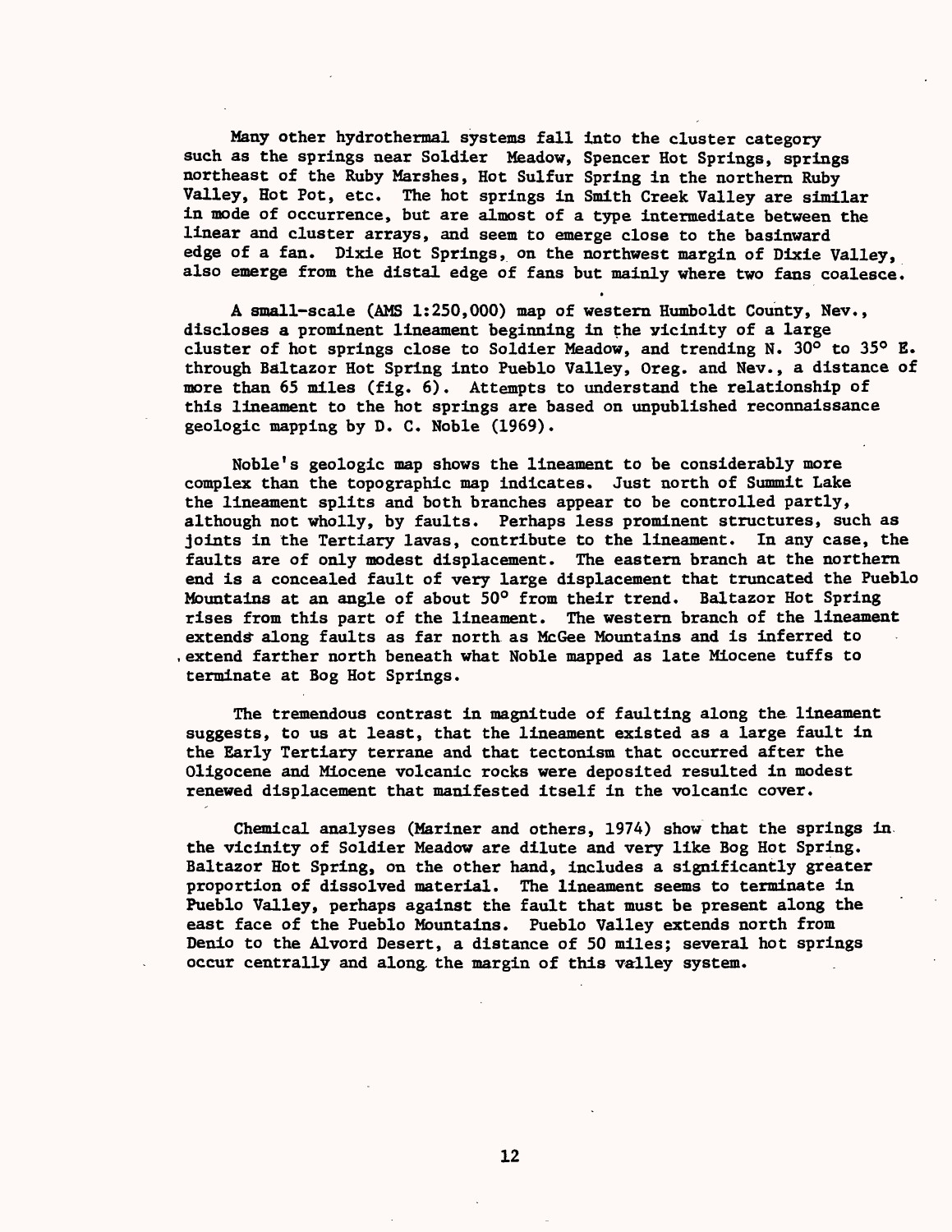

Fig. 6 Lineament in northwestern Humboldt County and its relation to hot springs.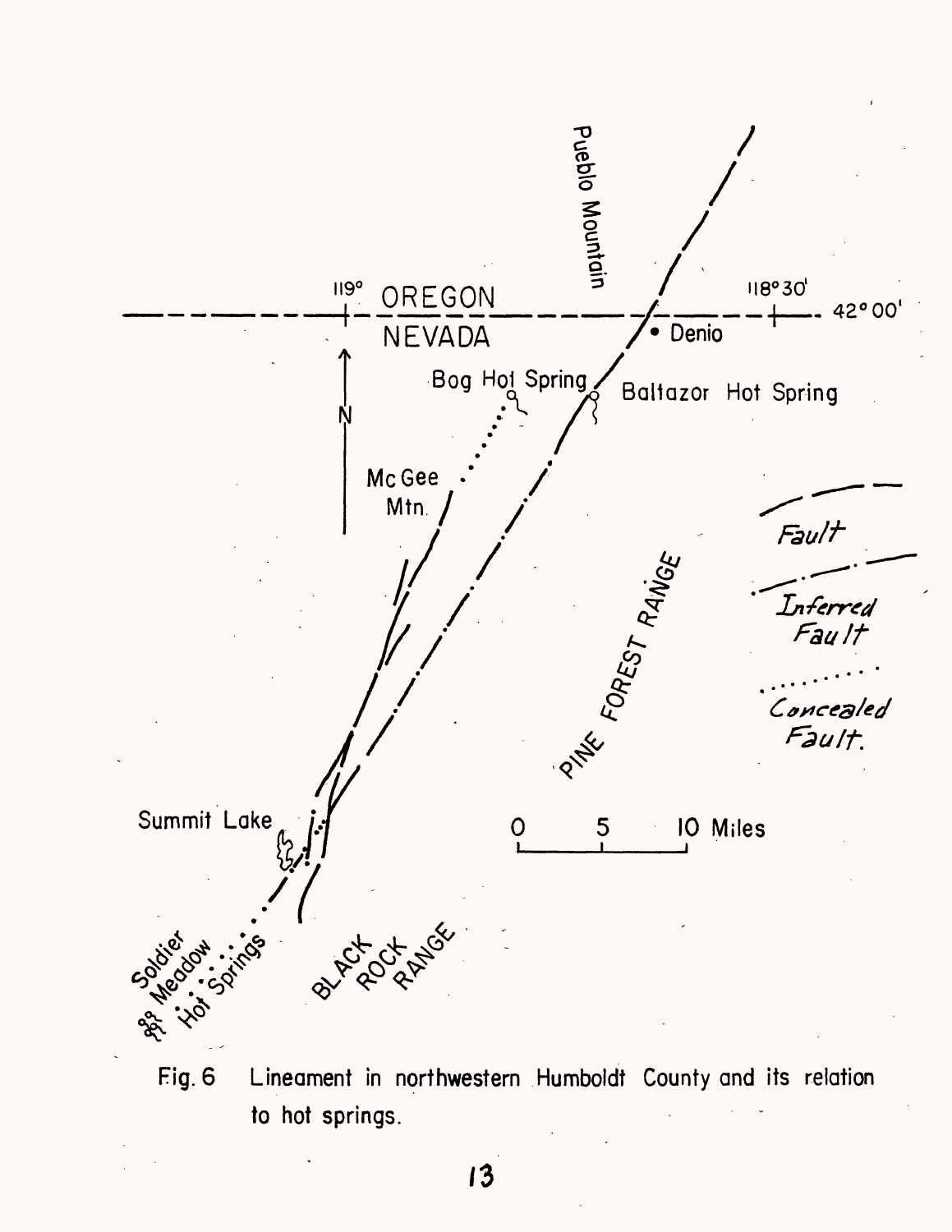### Spring Deposits

The two principal deposits associated with hot springs of northern Nevada are travertine (CaCO<sub>3</sub>) or siliceous sinter (amorphous hydrous  $SiO<sub>2</sub>$ ). Locally, mixtures of the two occur, either interlayered as in the older deposits at Pinto Hot Spring, or as silica disseminated in travertine, as at Kyle Hot Spring. Extensive silica is present at Steamboat Springs, Beowawe, and Big Sulfur Spring in Ruby Valley. A calcareous scum commonly occurs at many of the cooler hot springs in place of the more conspicuous indurated deposits.

The solubility of silica increases with temperature as the solubility of calcite decreases. This suggests that sinter deposits are indicative of higher temperature systems than those associated with travertine deposits. The observation of sinter aprons at some hot springs in table 1 having relatively high quartz temperatures supports the validity of this general rule-o f-thumb.

The observation of travertine in hot spring deposits indicates that the Na-K-Ca concentrations of the spring water will not be the equilibrium values reached at depth in the system. Hence, the values given by the simple log (Na/K) geothermometer will be abnormally high. This is also supported by the data in table 1.

For calcium carbonate precipitation to occur, the following relationship must hold:  $Ca^+ \times HCO_3^- \times 10^{pH} > 4$  Keq (I. Barnes, oral commun., 1973). This, of course, enables  $CaCO<sub>3</sub>$  to be deposited in an acid environment. Silica solubility is a function of temperature, thus temperature drop alone is enough to precipitate sinter if initial  $S10<sub>2</sub>$  content is high enough (250 ppm or higher, indicating subsurface temperatures of 180°C, is generally required).

When springs issue directly from exposed igneous-derived sediment or igneous rock, the latter two are sometimes kaolinitized, as at Steamboat Springs, Brady Hot Springs, and Beowawe, plus the fumarole 2 miles or so north of Soda Lake. It is quite probable that concealed volcanic rocks in the vicinity of hot springs are partially kaolinitized above the water table.

#### Temperature

The temperature of hydrothermal systems, particularly in the subsurface, is one of the principal elements of interest in connection with their potential as energy sources. Although a rough correlation apparently exists between surface temperature-and the temperature in the subsurface, no method short of drilling can accurately determine the maximum temperature of a system. However, the relative abundance of certain cations in spring waters, particularly  $\text{Na}^+$ ,  $\text{K}^+$ , and  $\text{Ca}^{++}$  (Fournier and Truesdell, 1973), and the amount of.  $S10<sub>2</sub>$  (Mahon, 1966; Fournier and Rowe, 1966) have been found to be functions of temperature and the subsurface temperatures can be estimated from chemical analyses. The contract of the contract of the contract of the contract of the contract of the contract of the contract of the contract of the contract of the contract of the contract of the contract of the contract of the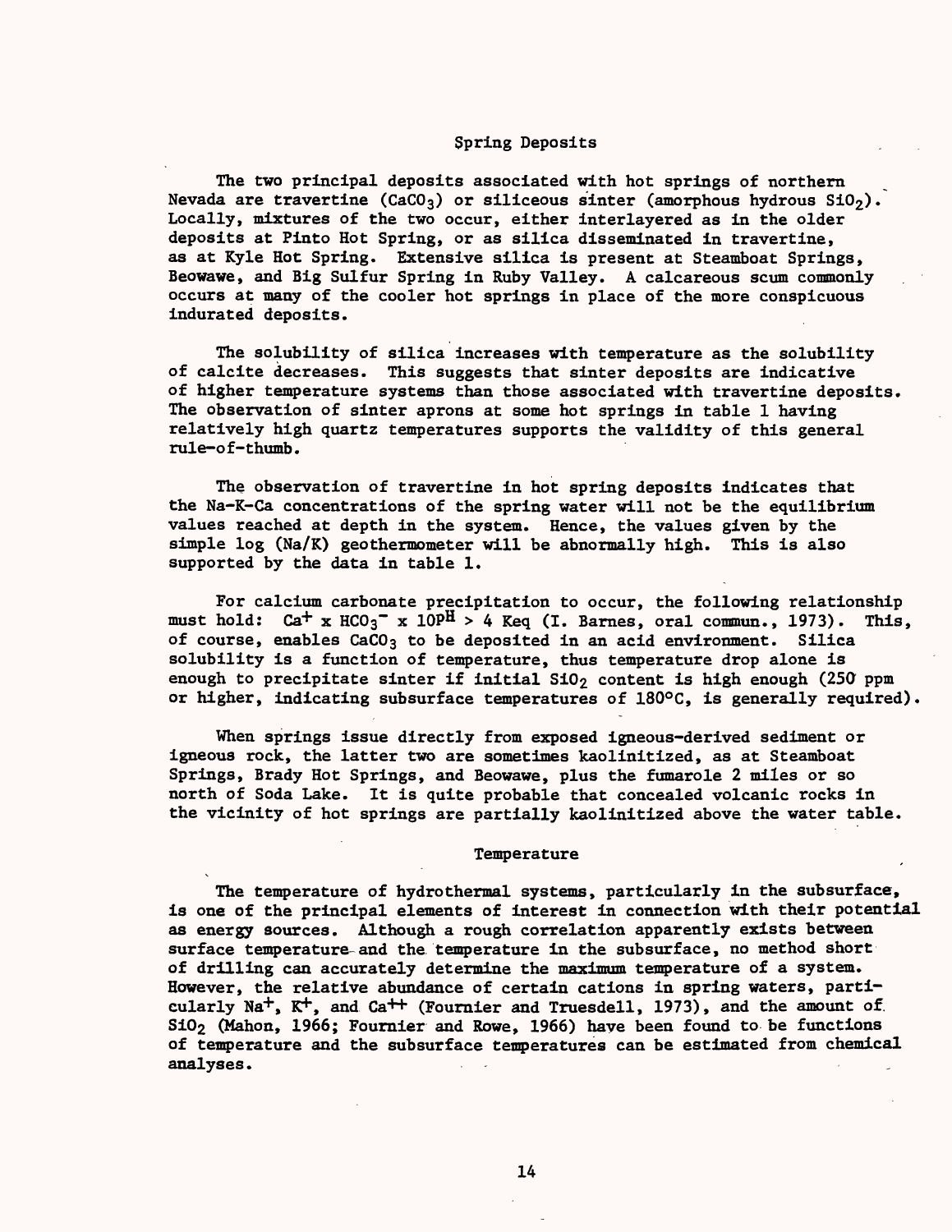|                                                   | Type of Deposit                    | (where recorded)                   |                    | none                          | travertine<br>travertine                                                                  |                                                                              |                                                                                                                                                                                                               | travertine                                                                                | travertine<br>none                                                                                                                                                                                                                                                                                                                                                            | none                                       | none                                                                                           |                                     | sintert<br>sinter                                | travertine                          |                 | sinter                          | sinter                                              | none<br>none                                                                                           | sinter                                                                                           | travertine                                                 | sinter;travertine                                                                                               | travertine;sinter<br>none                  | CaCO <sub>3</sub> cement                                  |                                                                                                                                                                        | travertine                                                   |
|---------------------------------------------------|------------------------------------|------------------------------------|--------------------|-------------------------------|-------------------------------------------------------------------------------------------|------------------------------------------------------------------------------|---------------------------------------------------------------------------------------------------------------------------------------------------------------------------------------------------------------|-------------------------------------------------------------------------------------------|-------------------------------------------------------------------------------------------------------------------------------------------------------------------------------------------------------------------------------------------------------------------------------------------------------------------------------------------------------------------------------|--------------------------------------------|------------------------------------------------------------------------------------------------|-------------------------------------|--------------------------------------------------|-------------------------------------|-----------------|---------------------------------|-----------------------------------------------------|--------------------------------------------------------------------------------------------------------|--------------------------------------------------------------------------------------------------|------------------------------------------------------------|-----------------------------------------------------------------------------------------------------------------|--------------------------------------------|-----------------------------------------------------------|------------------------------------------------------------------------------------------------------------------------------------------------------------------------|--------------------------------------------------------------|
|                                                   |                                    | *109 (Na/K) +<br>4/3 109 Ca/Na     |                    |                               |                                                                                           |                                                                              | 285                                                                                                                                                                                                           |                                                                                           | 52852888                                                                                                                                                                                                                                                                                                                                                                      |                                            |                                                                                                |                                     |                                                  |                                     |                 |                                 | 2528                                                |                                                                                                        | ౚ                                                                                                |                                                            | 228282                                                                                                          |                                            |                                                           |                                                                                                                                                                        | <u>ក្នុងខ្លួ</u>                                             |
|                                                   |                                    | *109(Na/K) +                       |                    |                               |                                                                                           |                                                                              | <u>, ខ្លួ , ខ្លួន៦</u>                                                                                                                                                                                        |                                                                                           | <b>EEIS 32528</b>                                                                                                                                                                                                                                                                                                                                                             |                                            |                                                                                                |                                     |                                                  |                                     |                 |                                 | ដូងទី                                               |                                                                                                        |                                                                                                  |                                                            | $\frac{1}{2}$ $\frac{1}{2}$ $\frac{1}{2}$ $\frac{1}{2}$ $\frac{1}{2}$ $\frac{1}{2}$ $\frac{1}{2}$ $\frac{1}{2}$ |                                            |                                                           |                                                                                                                                                                        | <u>ន្តុងខ</u>                                                |
|                                                   | ں<br>ہ<br>Temperature <sup>1</sup> | *1og(Na/K)                         |                    |                               | $-543$                                                                                    |                                                                              | <u>ុងបិង្គិ</u>                                                                                                                                                                                               |                                                                                           | <b>SSESSSPF5</b>                                                                                                                                                                                                                                                                                                                                                              |                                            |                                                                                                |                                     |                                                  |                                     |                 |                                 | ន្ទ្រាន                                             |                                                                                                        |                                                                                                  |                                                            | <b>ក្តួដន្តិធ្វី ដឹង</b>                                                                                        |                                            |                                                           |                                                                                                                                                                        | <b>3822</b>                                                  |
|                                                   |                                    | Conductive Adiabatic<br>$*$ Silica |                    |                               | , వ                                                                                       |                                                                              | .873                                                                                                                                                                                                          |                                                                                           | 25822252                                                                                                                                                                                                                                                                                                                                                                      |                                            |                                                                                                |                                     |                                                  |                                     |                 |                                 | ន្ទ្រន្ទ                                            |                                                                                                        |                                                                                                  |                                                            | <u>ង្កូត្តនិងចិងដ</u>                                                                                           |                                            |                                                           |                                                                                                                                                                        | I87                                                          |
|                                                   |                                    |                                    |                    |                               |                                                                                           |                                                                              | .532                                                                                                                                                                                                          |                                                                                           |                                                                                                                                                                                                                                                                                                                                                                               |                                            |                                                                                                |                                     |                                                  | 239229829                           |                 |                                 | $\frac{6}{2}$ $\frac{6}{2}$                         |                                                                                                        |                                                                                                  |                                                            |                                                                                                                 |                                            |                                                           |                                                                                                                                                                        | ក្ខ័ត្ន                                                      |
|                                                   |                                    | Surface                            | <b>ELKO COUNTY</b> |                               | <b>S&amp;&amp;8#</b>                                                                      |                                                                              | $42 - 54$                                                                                                                                                                                                     | $\ddot{ }$                                                                                | ន<br>$\tilde{\bullet}$                                                                                                                                                                                                                                                                                                                                                        | ဒ္ဓ                                        | షి                                                                                             |                                     |                                                  | ង<br>ខ្លួន<br>មិន                   | HUMBOLDT COUNTY |                                 |                                                     |                                                                                                        |                                                                                                  |                                                            |                                                                                                                 | .ធ                                         |                                                           | <b>៑៑</b> ៑ឨឨៜៜឨ៑ឨឨឨឨឨឨឨ<br>$\overline{1}$                                                                                                                             |                                                              |
| Hot Springs                                       | ٠                                  |                                    |                    | 47N<br>٠<br>œ<br>sec.<br>4°22 | 70E<br>69E<br>40Н.<br>47N<br>$\ddot{ }$<br>$\ddot{a}$<br>sec.<br>sec.<br>14°05'<br>14°10' | 64E<br>45M<br>$\overline{\phantom{m}}$<br>$\overline{16}$<br>sec.<br>114°45' | 54E<br>55E<br>conductor conductor conductor conductor conductor conductor conductor conductor conductor conductor conductor c<br>45N.<br>43N<br>$\ddot{a}$<br>$\cdot$<br>sec.<br>sec.<br>$115°55'$<br>115°46' | <b>S25</b><br>$\tilde{a}$<br>sec.<br>$\begin{array}{c} 115^{\circ}15^{\circ} \end{array}$ | $\frac{1}{60}$ $\frac{1}{60}$ $\frac{1}{60}$ $\frac{1}{60}$ $\frac{1}{60}$ $\frac{1}{60}$ $\frac{1}{60}$ $\frac{1}{60}$ $\frac{1}{60}$ $\frac{1}{60}$ $\frac{1}{60}$ $\frac{1}{60}$ $\frac{1}{60}$ $\frac{1}{60}$ $\frac{1}{60}$ $\frac{1}{60}$ $\frac{1}{60}$ $\frac{1}{60}$ $\frac{1}{60}$ $\frac{1}{60}$<br>توتوتونونو<br>$a_{\sum}$<br>sec.<br>sec.<br>115°00'<br>115°00' | <b>S2E</b><br>38<br>$\overline{3}$<br>sec. | <b>NESSE</b><br>33N<br>$\blacksquare$<br>$\ddot{3}$<br>sec.<br>11628-17<br>116286-17<br>115°11 | 34N.<br>$\frac{1}{2}$<br>قع<br>sec. | 31M<br>$=$ $=$<br>sec.<br>sec.<br>$\frac{15}{7}$ | 27 <sub>N</sub><br>S<br>Sec<br>5°24 |                 | 28E<br>46N.<br>.<br>ون<br>18°42 | 46N.<br>46N.<br>י<br>בוקם<br>גוב<br>sec.<br>118°42' | <b>EU WINDOW</b><br><u>ai ai ai ai ai</u><br>$\ddot{a}$<br>$\bullet$<br>$\bullet$<br>۰<br>sec.<br>sec. | 44<br>٠<br>sec.<br>$\frac{1}{118\cdot 30}$<br>$\frac{1}{118\cdot 30}$<br>$\frac{1}{118\cdot 30}$ | 41E<br>ۼ<br>$\frac{1}{2}$<br>Ĺ<br>ខ្លុំ<br>sec.<br>117°23' | 118°48'<br>118°48                                                                                               | <b>24E</b><br>Ş<br>23,<br>sec.<br>ilg°13'  | 36N.<br>$\ddot{ }$<br>$\ddot{\bullet}$<br>sec.<br>119°02' | <b>SSS55</b><br><u>d d d d d d</u><br>361.<br>36N.<br>$\ddot{ }$<br>تبرتين<br>۰<br>22,<br>$\overline{\mathbf{z}}$ $\equiv$<br>sec.<br>sec.<br><b>19°00'</b><br>117°28' | <u>្គីភ្លឺ</u><br>ശ<br>့<br>န<br>si<br>Si<br>$\frac{2}{117}$ |
| TEMPERATURES AND DEPOSITS OF SOME NORTHERN HEVADA | Location                           |                                    |                    | $53^{\circ}$                  | 41°55'<br>41°53'<br>+                                                                     | 41°45'<br>$\bullet$ +<br>Spring                                              | 41°45'<br>41°39'<br>Spring                                                                                                                                                                                    | 41°16'                                                                                    | 41°10'<br>41°10'<br>٠                                                                                                                                                                                                                                                                                                                                                         | ٠                                          | $41°25'$<br>$40°42'$<br>٠                                                                      | $\frac{10}{35}$<br>۰<br>$\bullet$   | 40°35'                                           | 40°15'<br>$\bullet$ +               |                 | ة<br>26<br>۰                    | $-55^\circ$<br>41°56'<br>5<br>$\circ$ $\circ$       | $-43.$<br>∓                                                                                            | $16h_0$<br>41°34'<br>÷<br>٠                                                                      | 41°25'<br>$\bullet$<br>$\div$                              | 122.17<br>41°22'<br>$\bullet$                                                                                   | 41°22'<br>$\bullet$<br>$\bullet$<br>Spring | 41°03'<br>$\circ$                                         | 40°52',<br>41°00'<br>۰                                                                                                                                                 | 10°55'<br>40°45'<br>$\ddot{}$<br>$\circ$                     |
| TABLE 1.                                          | Name                               |                                    |                    | Unnamed                       | Niles Warm Spring<br>Unnamed                                                              | Contact Mineral                                                              | Rizzi Ranch Hot<br>Unnamed                                                                                                                                                                                    | Unnamed                                                                                   | Hot Sulfur Spring<br>Unnamed                                                                                                                                                                                                                                                                                                                                                  | <b>Tuscarora</b>                           | Unnamed <sup>,</sup>                                                                           | Elko Hot Spring                     | Stonier Lake<br>Hot Sulfur Spring                | East Ruby Marsh                     |                 | Baltazor Spring                 | Baltazor Well<br>Bog Ranch                          | Unnamed                                                                                                | Howard Hot Spring                                                                                | Dyke Hot Spring<br>Unnamed                                 | Pinto Mtns. Spring, West<br>Pinto Mtns. Spring, East                                                            | Soldier Meadow Hot                         | Double Hot Spring                                         | Golconda<br><b>Unnamed</b>                                                                                                                                             | Tipton Ranch<br>Hot Pot                                      |

 $15$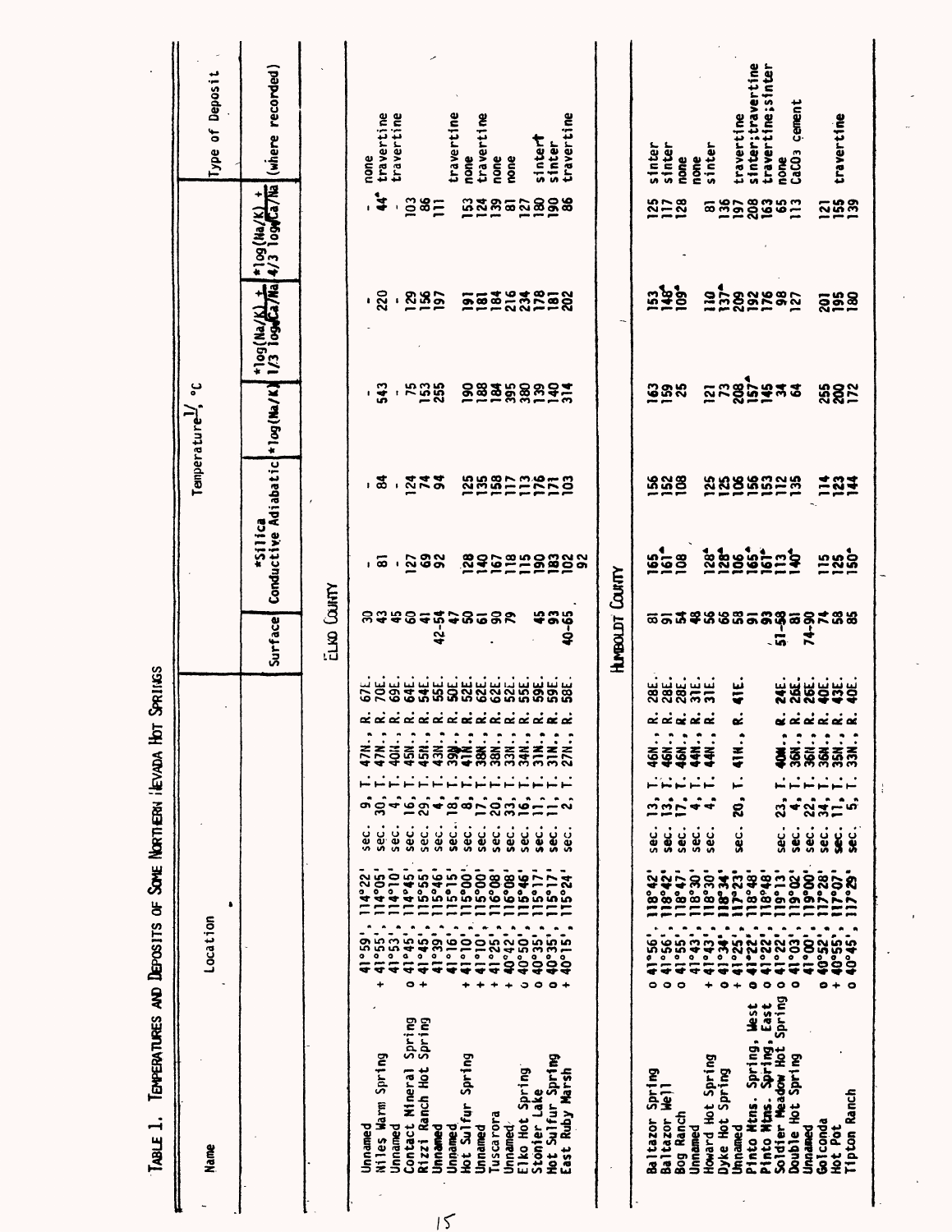|                                                                                   |                                                                                                                                                                                   |                                                                                                                 |                                  |                                                                                  |                                                               |                                         | WASHOE COUNTY             |                                                                                                                                                                                                                                                                                                                                                                                                                |                      |                                  |                            |                 |                                        |
|-----------------------------------------------------------------------------------|-----------------------------------------------------------------------------------------------------------------------------------------------------------------------------------|-----------------------------------------------------------------------------------------------------------------|----------------------------------|----------------------------------------------------------------------------------|---------------------------------------------------------------|-----------------------------------------|---------------------------|----------------------------------------------------------------------------------------------------------------------------------------------------------------------------------------------------------------------------------------------------------------------------------------------------------------------------------------------------------------------------------------------------------------|----------------------|----------------------------------|----------------------------|-----------------|----------------------------------------|
| Stramboat Springs<br>Pyramid Lake Well<br>Unnamed Springs<br>Fly Ranch<br>Gerlach | $\frac{1}{10}$<br>$\frac{1}{10}$<br>$\frac{1}{10}$<br>$\frac{1}{10}$<br>$\frac{1}{10}$<br>10°09'<br>.<br>ន <b>ំន</b><br>$\bullet$<br>$\bullet$<br>۰<br>$\mathcal{F}$<br>$\bullet$ | ٠<br>$\frac{2}{1}$<br>$\frac{2}{1}$<br>$\frac{2}{1}$<br>$\frac{2}{1}$<br>$\frac{2}{1}$<br>ຶ<br>119.49<br>Ē<br>Ë | SOG.<br>sec.<br>se:<br>S<br>sec. | $\ddot{a}$ .<br>ーーー<br>Supe                                                      | ΩŠ<br><b>18N.,</b><br>$\ddot{\cdot}$<br>$\frac{1}{28}$<br>34N | ដូដូដូ<br><b>ក្តុង</b> ក្តុ<br>ă<br>∝≈∝ | 383                       | $\frac{8}{25}$ $\frac{5}{28}$                                                                                                                                                                                                                                                                                                                                                                                  | <u> 성명 · 당</u> 종     | $\frac{15}{12}$ , $\frac{8}{12}$ | <b>88 128</b>              | <b>28.38</b>    | tufa                                   |
|                                                                                   |                                                                                                                                                                                   |                                                                                                                 |                                  |                                                                                  |                                                               |                                         | <b>FERSHIKE COUNTY</b>    |                                                                                                                                                                                                                                                                                                                                                                                                                |                      |                                  |                            |                 |                                        |
| So. Black Rock Desert                                                             | $\bullet$                                                                                                                                                                         | $\frac{118°58}{119°07}$                                                                                         |                                  |                                                                                  |                                                               |                                         |                           |                                                                                                                                                                                                                                                                                                                                                                                                                |                      |                                  | $\overline{1}$             |                 |                                        |
| Trego Hot Spring<br>Leach Hot Spring                                              | $\begin{smallmatrix} 40.57 \\ 40.41 \\ 40.36 \\ \end{smallmatrix}$<br>o                                                                                                           | il7°38'                                                                                                         | sec.                             | Ė<br>$\frac{1}{2}$                                                               | 32N.,                                                         |                                         |                           |                                                                                                                                                                                                                                                                                                                                                                                                                |                      |                                  |                            |                 | sinter                                 |
| Kyle Hot Spring<br>Jersey Valley                                                  | $+40°24$<br>$0.40°11$                                                                                                                                                             | $\frac{117°53}{117°30}$                                                                                         | sec.                             | $\mathbf{L}$                                                                     | 29N.,                                                         |                                         |                           |                                                                                                                                                                                                                                                                                                                                                                                                                |                      |                                  |                            |                 | travertine                             |
| Lower Ranch, Dixie Valley                                                         | 40°02<br>$\ddot{\phantom{1}}$                                                                                                                                                     | 117°37                                                                                                          | sec.<br>sec.                     | Ė<br>ည္ဆံဆံ့                                                                     | <u>ai ai ai ai</u><br>$27N$<br>$25N$                          |                                         | <b>2823358</b>            | $\begin{array}{@{}c@{\hspace{1em}}c@{\hspace{1em}}c@{\hspace{1em}}c@{\hspace{1em}}c@{\hspace{1em}}c@{\hspace{1em}}c@{\hspace{1em}}c@{\hspace{1em}}c@{\hspace{1em}}c@{\hspace{1em}}c@{\hspace{1em}}c@{\hspace{1em}}c@{\hspace{1em}}c@{\hspace{1em}}c@{\hspace{1em}}c@{\hspace{1em}}c@{\hspace{1em}}c@{\hspace{1em}}c@{\hspace{1em}}c@{\hspace{1em}}c@{\hspace{1em}}c@{\hspace{1em}}c@{\hspace{1em}}c@{\hspace{$ | <u>225558</u>        | <u>នកចន្ទន្ទន</u>                | 252428                     | $5 = 222$       | travertine<br>sinter                   |
|                                                                                   |                                                                                                                                                                                   |                                                                                                                 |                                  |                                                                                  |                                                               |                                         | LAVDER COUNTY             |                                                                                                                                                                                                                                                                                                                                                                                                                |                      |                                  |                            |                 |                                        |
| Valley Springs<br>Buffalo<br>Unnamed<br>Unnamed                                   | $40°22$<br>$40°22$<br>$40°12$<br>$\ddotmark$<br>o                                                                                                                                 | l17°19<br>$\frac{117°06}{117°06}$<br>17°03                                                                      | sec.<br>ပ္သံ<br>Sec.             | $\mathbf{L}$<br>$\ddot{=}$<br>នាំជំនួន<br>ၜၨ                                     | ai ai ai ai ai<br>$29M.$<br>$27M.$<br>29N.,                   |                                         | $55 - 63$<br>cool         | 58                                                                                                                                                                                                                                                                                                                                                                                                             | 53                   | <b>154</b><br>263                | <b>170</b><br>207          | 227<br>132      | travertine<br>travertine<br>travertine |
| Sou Hot Spring<br>Unnamed                                                         | 40°06'<br>40°11<br>$\ddot{\bullet}$<br>$\ddotmark$                                                                                                                                | 117°44'                                                                                                         | sec.<br>sec.                     | Ė                                                                                | <b>26N.</b>                                                   |                                         | 5322                      |                                                                                                                                                                                                                                                                                                                                                                                                                |                      |                                  |                            |                 | travertine                             |
| Spencer Hot Spring<br>Valley<br>Smith Creek                                       | 39°19'<br>39°19'<br>۰<br>۰                                                                                                                                                        | 116°50'<br>117°33                                                                                               | .<br>Sec.                        | Ļ<br>25,                                                                         | ئە<br><b>IZN.,</b>                                            | 39E                                     | 54-88                     | <b>Ega</b>                                                                                                                                                                                                                                                                                                                                                                                                     | <b>285</b>           | $382$<br>$787$                   | <b>1904</b><br>2015<br>157 | <b>SH2</b>      | travertine                             |
|                                                                                   |                                                                                                                                                                                   |                                                                                                                 |                                  |                                                                                  |                                                               |                                         | EUREKA COUNTY             |                                                                                                                                                                                                                                                                                                                                                                                                                |                      |                                  |                            |                 |                                        |
| Beowawe Hot Spring<br>Beowawe Steam Well                                          | $40°34'$ ;<br>$40°34'$ ;<br>$40°24'$ ;<br>ة                                                                                                                                       | $\frac{116°35'}{116°35'}$                                                                                       | sec.<br>္မ                       | ္တဲ                                                                              | 31N.,                                                         |                                         | $\boldsymbol{\mathsf{a}}$ | $\frac{1}{2}$ $\frac{1}{2}$ $\frac{1}{2}$ $\frac{1}{2}$ $\frac{1}{2}$ $\frac{1}{2}$                                                                                                                                                                                                                                                                                                                            | <b>98555</b><br>2855 | $145$<br>$2384$<br>$375$         | $\frac{4}{9}$ 232          | <u>និង និ</u> ង | sinter                                 |
| Bartine Ranch Springs<br>Walti Hot Spring<br>Hot Spring Point                     | 39°54'<br>39°34'<br>$\overline{\circ}$ $\overline{\circ}$                                                                                                                         | 116°31'<br>116°35                                                                                               | sec.<br>se.                      | $\div$<br>$\overline{L}$<br>$\mathbf{L}$<br>$=$ $\frac{1}{2}$ $\frac{1}{2}$<br>÷ | ai ai ai ai ai<br>201.                                        | <b>SERBER</b>                           | 2545                      |                                                                                                                                                                                                                                                                                                                                                                                                                |                      |                                  |                            |                 | travertine                             |
| Hot Spring Ranch                                                                  | 39°24<br>$\bullet$                                                                                                                                                                | $116°22$<br>$116°21$                                                                                            | sec.<br>Se.                      | 28,                                                                              | $\frac{3}{8}$                                                 |                                         |                           | 128                                                                                                                                                                                                                                                                                                                                                                                                            | 125                  | ድ                                | <b>Sc</b>                  | 73              | travertine<br>none                     |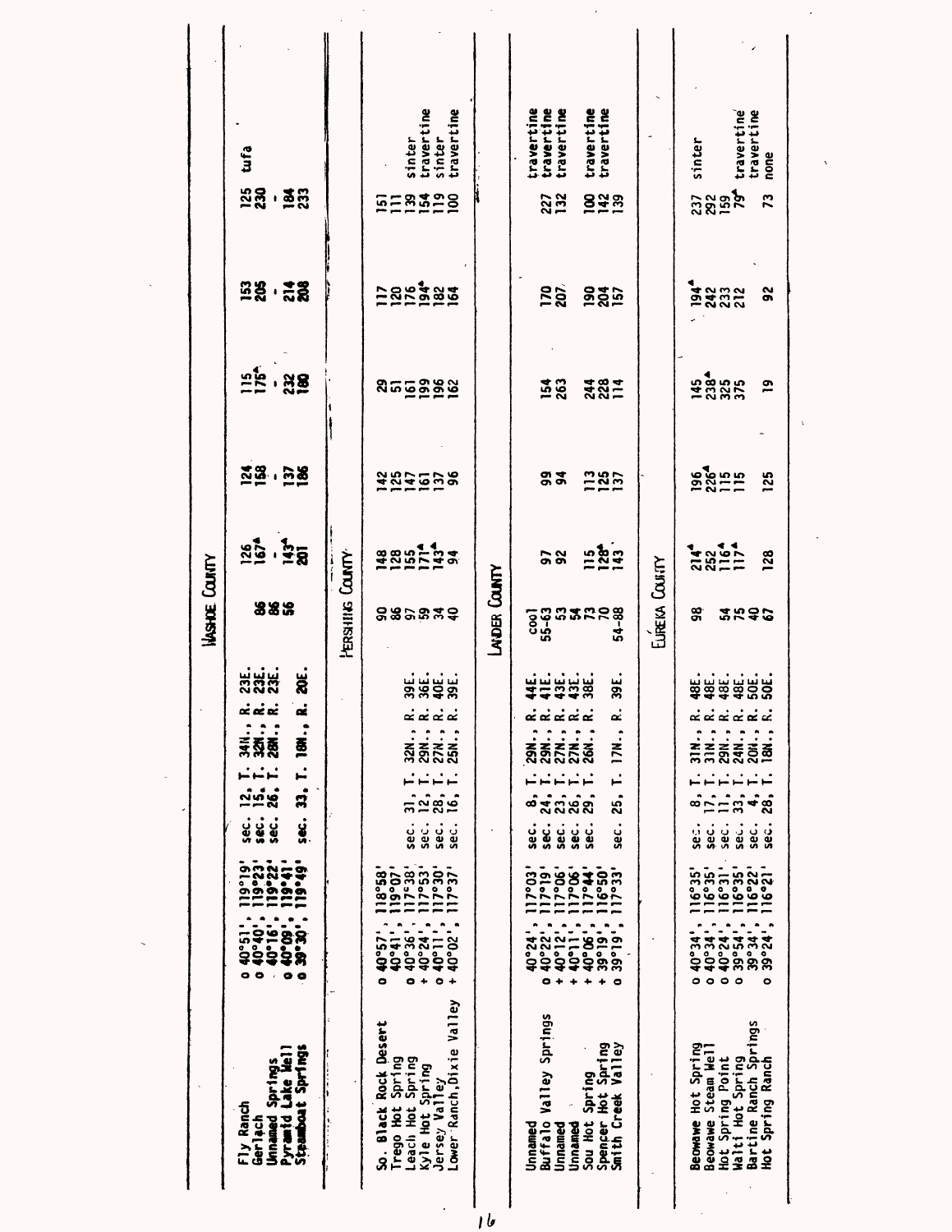|                                                                                                                                                                                                                                |                                                                                                                                                                                                                                  |                                                      |                                                                             |                                           |                                                                                       |                         | <b>UNITE PIKE CUBITY</b>     |                                                                                   |                               |                              |                                        |                                      |                                         |
|--------------------------------------------------------------------------------------------------------------------------------------------------------------------------------------------------------------------------------|----------------------------------------------------------------------------------------------------------------------------------------------------------------------------------------------------------------------------------|------------------------------------------------------|-----------------------------------------------------------------------------|-------------------------------------------|---------------------------------------------------------------------------------------|-------------------------|------------------------------|-----------------------------------------------------------------------------------|-------------------------------|------------------------------|----------------------------------------|--------------------------------------|-----------------------------------------|
| John Salvi's Hot Spring<br>Monte Neva Hot Spring                                                                                                                                                                               | $39^{\circ}53'$ ;<br>$39^{\circ}40'$ ;                                                                                                                                                                                           | $115°53'$<br>$115°48'$                               | $\vec{r}$<br>sec.<br>sec.                                                   | تبرتير                                    | $\dot{\alpha}$ $\dot{\alpha}$<br>23M                                                  | 535                     | 12°62<br>12°62               |                                                                                   |                               |                              |                                        |                                      | travertine<br>travertine                |
| $\bullet$                                                                                                                                                                                                                      |                                                                                                                                                                                                                                  |                                                      |                                                                             |                                           |                                                                                       |                         | CHIRCHILL COUNTY             |                                                                                   |                               |                              |                                        |                                      |                                         |
| Dixie Valley Hot Spring<br>Stillwater Hot Well<br>Lee Hot Spring<br>Umaned                                                                                                                                                     | ۰<br>۰<br>$\bullet$ $\circ$                                                                                                                                                                                                      | 118°51<br>118°32<br>118°43<br>$18^{\circ}03^{\circ}$ | $-2\frac{1}{2}$<br>$\overline{\mathbf{34}}$<br>sec.<br>្ញុំ<br>sec.<br>sec. | تباتياتيا<br>$\mathbf{L}$<br>$\mathbf{6}$ | ciciciai<br>$\ddot{\cdot}$<br>20N.,<br><b>19N.,</b><br>$\bullet$<br>2ă<br>$\tilde{a}$ | ឃុំឃុំឃុំឃុំ<br>ភូនីកីន | 60-75<br>99<br>. ន           | <b>162</b><br>271<br><b>望</b>                                                     | <b>922</b><br>B               | <b>728</b><br>8              | (orifice<br>$140^{\circ}$<br>i<br>none | covered by<br>150<br>130<br><b>F</b> | sinter; tufa domes<br>concrete)<br>none |
|                                                                                                                                                                                                                                |                                                                                                                                                                                                                                  |                                                      |                                                                             |                                           |                                                                                       |                         | Lyon Courty                  |                                                                                   |                               |                              |                                        |                                      |                                         |
| Spring<br>Wabuska Hot                                                                                                                                                                                                          | 119°10'<br>$\ddot{\phantom{0}}$<br>39°10'<br>÷                                                                                                                                                                                   |                                                      | 15,<br>sec.                                                                 | i.                                        | .<br>غە<br><b>15N.,</b>                                                               | 25E                     | 5                            | 145                                                                               | ଅ<br>-                        | 120                          | 152                                    | $\Xi$                                | none                                    |
|                                                                                                                                                                                                                                | $\hat{\phantom{a}}$                                                                                                                                                                                                              |                                                      |                                                                             |                                           |                                                                                       |                         | Douglas County               |                                                                                   |                               | ۰.                           |                                        |                                      |                                         |
| Nevada Hot Spring<br>Spring<br>Genoa Hot                                                                                                                                                                                       | $119°51'$<br>$119°24'$<br>٠<br>$\blacksquare$<br>•<br>និង<br>១៩<br>១៣<br>ö                                                                                                                                                       |                                                      | sec. 16,<br>ပ္သံ                                                            | $\bullet$<br>⊶ ⊶<br>ລົ                    | $\dot{\alpha}$ $\dot{\alpha}$<br>$\ddot{\cdot}$<br>12N.,<br>$\frac{30}{20}$           | $\frac{1}{25}$          | $\overline{\mathbf{1}}$<br>٠ | <u>ጀጀ</u>                                                                         | 22                            | 33                           | 22                                     | <b>28</b>                            |                                         |
|                                                                                                                                                                                                                                |                                                                                                                                                                                                                                  |                                                      |                                                                             |                                           |                                                                                       |                         | HINERAL COUNTY               |                                                                                   |                               |                              |                                        |                                      |                                         |
| Mina Hot Spring                                                                                                                                                                                                                | .118°06'<br>038°22'                                                                                                                                                                                                              | ري<br>\$8                                            | န္တ<br>٠                                                                    | $\ddot{ }$                                | m<br>œ<br>6N.,                                                                        | 55                      |                              | 55                                                                                | ٠                             | 122                          | 153                                    | - 1                                  |                                         |
|                                                                                                                                                                                                                                |                                                                                                                                                                                                                                  |                                                      |                                                                             |                                           |                                                                                       |                         | <b>INE COUNTY</b>            |                                                                                   |                               |                              |                                        |                                      |                                         |
| $\bullet$<br>$\bullet$<br>$\bullet$<br>$\circ$ +<br>$\bullet$<br>۰<br>Potts Ranch Hot Spring<br>Darrough Hot Spring<br>Diana's Hot Spring<br>Diana's Punch Bowl<br>Hot Creek Valley<br>Darrough Hell<br>Warm Spring<br>Unnamed | 116°40'<br>116°40'<br>117°10'<br>$\frac{117°10}{116°16}$<br>116°38'<br>116°15<br>$\blacksquare$<br>٠<br>39°02'<br>38°49'.<br>$38^{\circ}10^{\circ}$<br>$30^{\circ}02^{\circ}$<br>38°26'<br>38°26'<br>$30^{\circ}05^{\circ}$<br>× | sec.<br>sec.<br>sec.<br>sec.<br>sec.<br>sec.         | .<br>လူလူထံထံ<br>వ్ల<br>ຆ                                                   | $\bullet$<br>Ļ,<br>- <del>1 - 1 -</del>   | u,<br>ئە<br>144.,<br><b>14N.,</b><br>IIN.,<br>141.,<br>IN.,<br>7N.,                   | <b>NHHWWH</b><br>ĕ      | <b>粘幻的似的 6年</b> 1            | $\begin{array}{c}\n 1 \\  2 \\  3 \\  4 \\  6 \\  8\n \end{array}$<br>$\cdot \Xi$ | និន្ននិង្គិន<br>$\frac{2}{1}$ | <b>ទ្ព័ន្ធ</b> ទី ១ន័<br>. ಜ | <b>888525</b><br><u>, २०</u>           | <u>ៜន្ទន្ទដីដូ</u> ង<br><u>, २</u>   | none<br>travertine<br>travertine        |
|                                                                                                                                                                                                                                |                                                                                                                                                                                                                                  | Sec.                                                 | ລຸ່                                                                         |                                           | $\ddot{=}$                                                                            |                         |                              |                                                                                   |                               |                              |                                        |                                      |                                         |
| term sinter used here to mean opaline silica<br>Modified from Mariner et.<br>preferred (see text)<br>◀<br>⊷<br>$\overline{\phantom{a}}$                                                                                        | (1974)<br>$\ddot{a}$                                                                                                                                                                                                             |                                                      |                                                                             |                                           |                                                                                       |                         |                              |                                                                                   |                               |                              |                                        |                                      |                                         |

 $\sqrt{7}$ 

 $\frac{15}{1}$ 

 $\ddot{\phantom{0}}$ 

 $\ddot{\phantom{0}}$ 

 $\ddot{\phantom{a}}$ 

 $\ddot{\phantom{0}}$ 

whole number); see Fournier and Truesdell, 1973. 15

\* calculated minimum at depth (rounded to en and Truesdo International Company of the Manded Company of See Fournier and Truesdoll, 1973.<br>A calculated minimum at depth (rounded to whole number); see Fournier and Truesdoll, 1973.

 $\ddot{\phantom{0}}$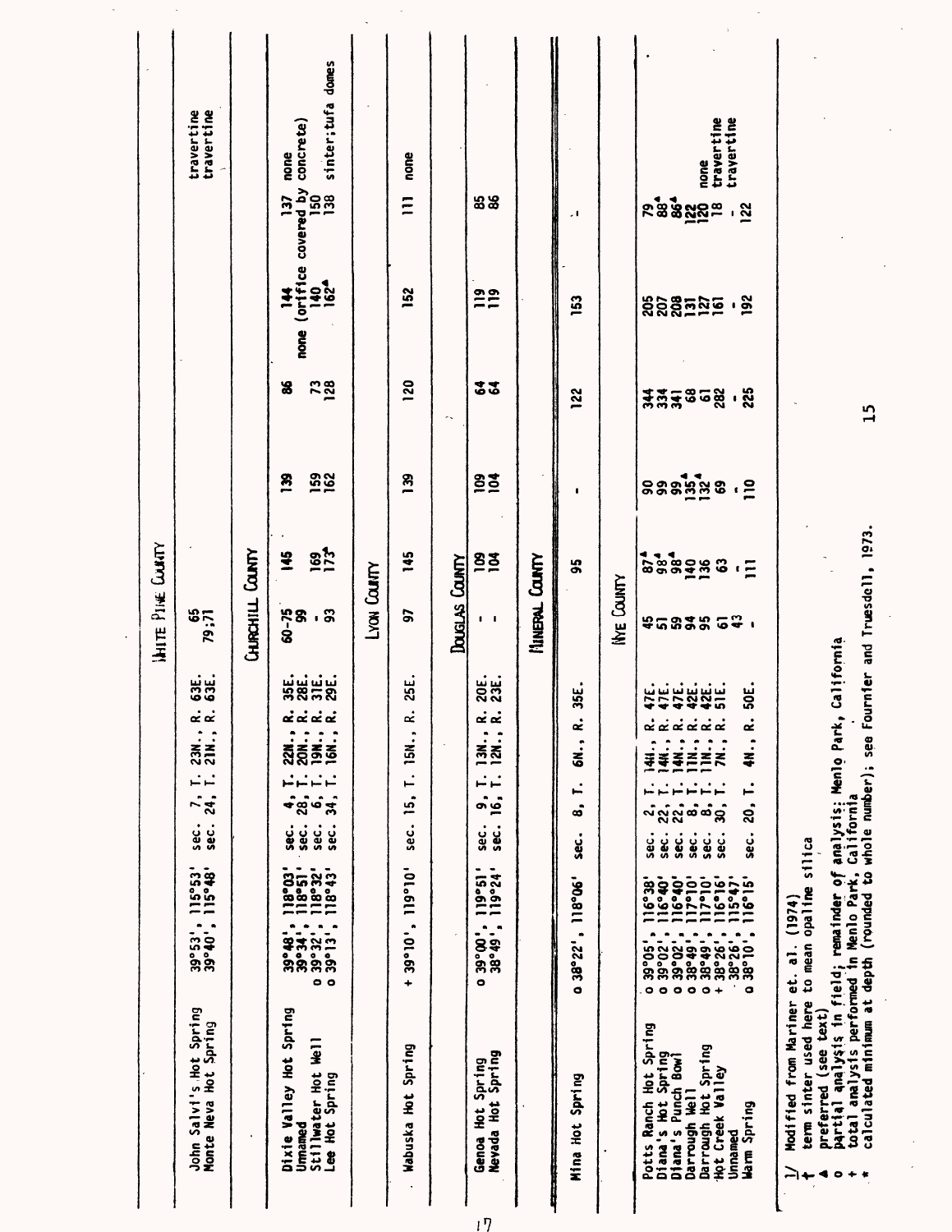Surface temperature.--Surface temperatures listed in table 1 were measured with a maximum recording mercury thermometer, generally from 10 to 50 cm below the water surface and where possible in an orifice. Values range from slightly above ambient, through boiling to superheated in a few springs.

Subsurface temperatures.--As noted above, the relative cation abundance and amount of  $SiO<sub>2</sub>$  in spring waters enable calculations of maximum temperature of the systems. Such calculations may reflect the last attainment of chemical equilibrium between the spring water and the conduit material encountered in the rise to the surface. Thus, it is possible that the true maximum temperature may be masked by these late interactions. Similarly, dilution by cool shallow ground waters will markedly change the chemical composition and distort the calculations of maximum temperature.

Table 1 also lists the calculated minimum subsurface temperatures based on (1) quartz solubility as developed by Mahon (1966) and Fournier and Rowe (1966), and (2) various cation ratios (Na+,  $K^+$ , and Ca<sup>++</sup>) as described by Fournier and Truesdell (1973). The chemical data from which the calculations are derived were reported by Mariner and others (1974). Calculations were performed on an IBM 360/65 computer, using a program written by Yousif Kharaka.

The temperatures calculated from the  $SiO<sub>2</sub>$  content assume no dilution of the ascending geothermal waters and the calculations allow for two conditions, (a) adiabatic cooling of the spring water during its ascent, or (b) conductive cooling. Generally the actual temperature of the system should lie within the limits defined by the two calculations. The adiabatic coolingmodel temperature is preferred when the spring is boiling at the surface, especially if within a cluster of other near-boiling springs, and the rate of ascent to the surface is sufficiently rapid to exclude heat loss by conduction (discharge greater than  $\sqrt{100}$  liters per minute).

Contributions to the silica content of geothermal waters by amorphous silica (e.g., diatomite, volcanic glass, etc.) lead to errors in temperature calculations owing to the fact that all silica in solution is assumed to result from quartz-water reaction. Hence, knowledge of the rock column through which thermal waters circulate is required for the judicious use of this geothermometer.

Temperatures calculated from silica content of the spring waters analyzed range from 95°C to 252°C, although most are below 200°C. To a first approximation, these temperatures are roughly twice their respective measured surface values.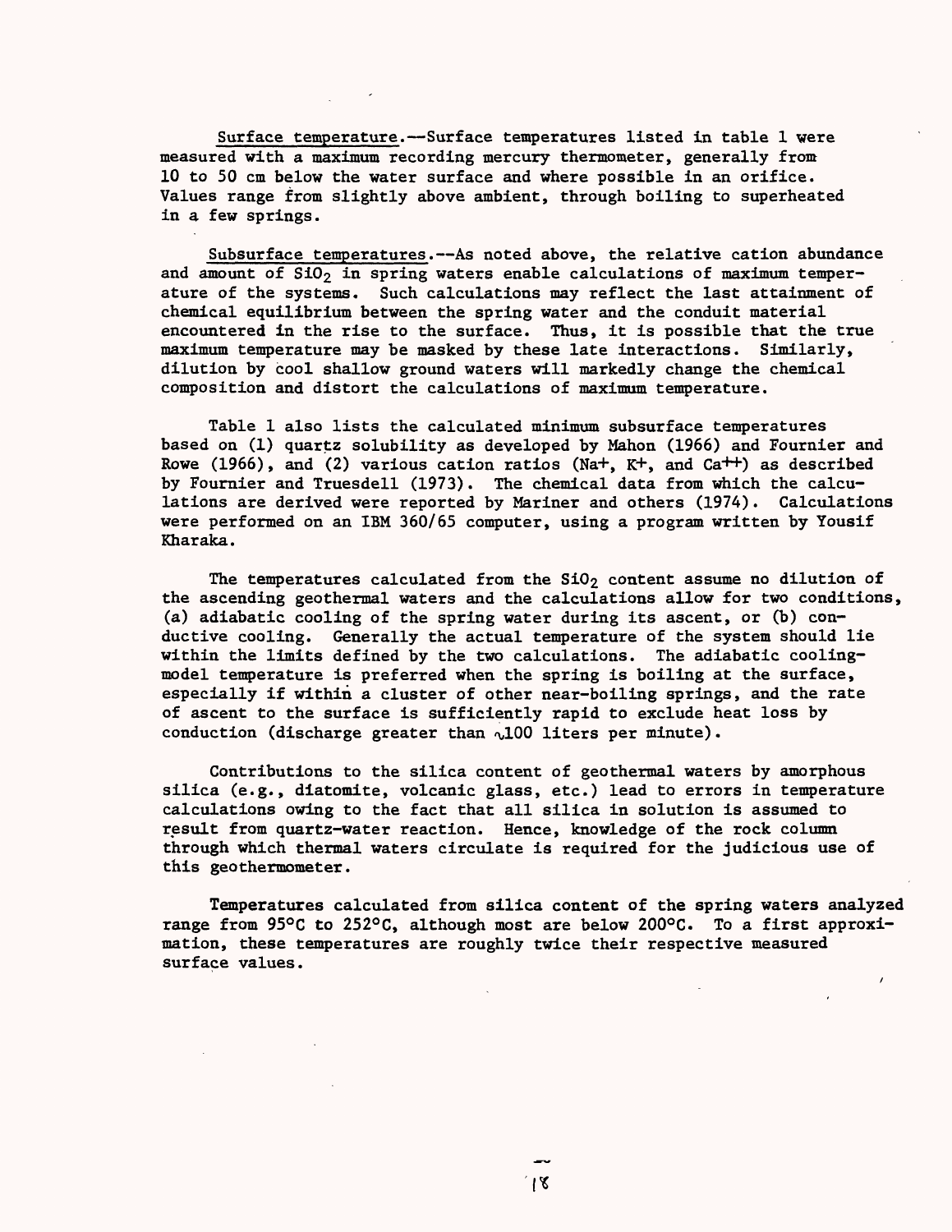Fournier and Truesdell (1973) have pointed out that the simple Na/K geothermometer must be used cautiously as a temperature indicator even when the quartz temperature for the system is high. In lower and moderatetemperature systems, however, Ca enters into silicate reactions involving K and Na, and use of the simple Na/K ratio leads to temperature estimates that are commonly too high. Accordingly, the correlation between quartzand Na/K temperatures is generally better when the quartz temperature is comparatively high.

The calcium-corrected' temperatures are, in general, better indicators than the Na/K ratio except in those instances where: (1) calcium carbonate has been deposited as the thermal water ascends toward or reaches the surface, or (2) where waters are in contact with limestone or dolomite. This may result in anomalously high temperatures, and may explain some of those listed for the log (Na/K) +  $\beta$ /Ca/Na geothermometers ( $\beta = \frac{1}{\beta}$  or  $\frac{\mu}{\beta}$ ) in table 1.

Ion exchange reactions between rocks and ascending geothermal waters result in temperature estimates that 'are too low. These reactions may be quite rapid, but their relative importance should, to a large degree, depend on the extent to which the rocks are prohibited from further reaction by an armor of minerals.

## Geophysical Relations

One important thing to evaluate in geothermal exploration is the relationship of various geophysical parameters to geothermal systems, that is, do geophysical anomalies relate directly to known geothermal systems, and if so. how can geophysics be employed to locate hidden geothermal systems?

### Gravity

The gravity measurements in Nevada, generalized in figure 7, are all negative ranging from -80 to -250 milligals. Southern Nevada and northwestern Nevada have relatively high gravity, whereas the east-central part of the State has relatively low gravity. These regional differences can be interpreted as reflecting variations in crustal thickness, the crust being thinner in the southern and northwestern parts of the State. In a general way, the chemically determined maximum spring temperatures are somewhat higher in the area of relatively higher gravity, although Hot Sulfur Springs in the Ruby Valley is a noteworthy exception. Also, it should be noted that part of the area in northwestern Nevada lacking springs (fig. 3) is associated with the highest measured gravity field as well as greatest occurrence of Cretaceous granodiorite intrusive rock.

Aside from the broad regional variations in gravity, there is a clear association of gravity highs with mountain ranges and gravity lows with basins. The steepest gradients are approximately coincident with the mountain fronts which are in themselves an expression of faults. Hot springs, have a high frequency of occurrence along steep local gradients, suggesting that they rise along concealed Basin and Range faults that flank the mountain ranges.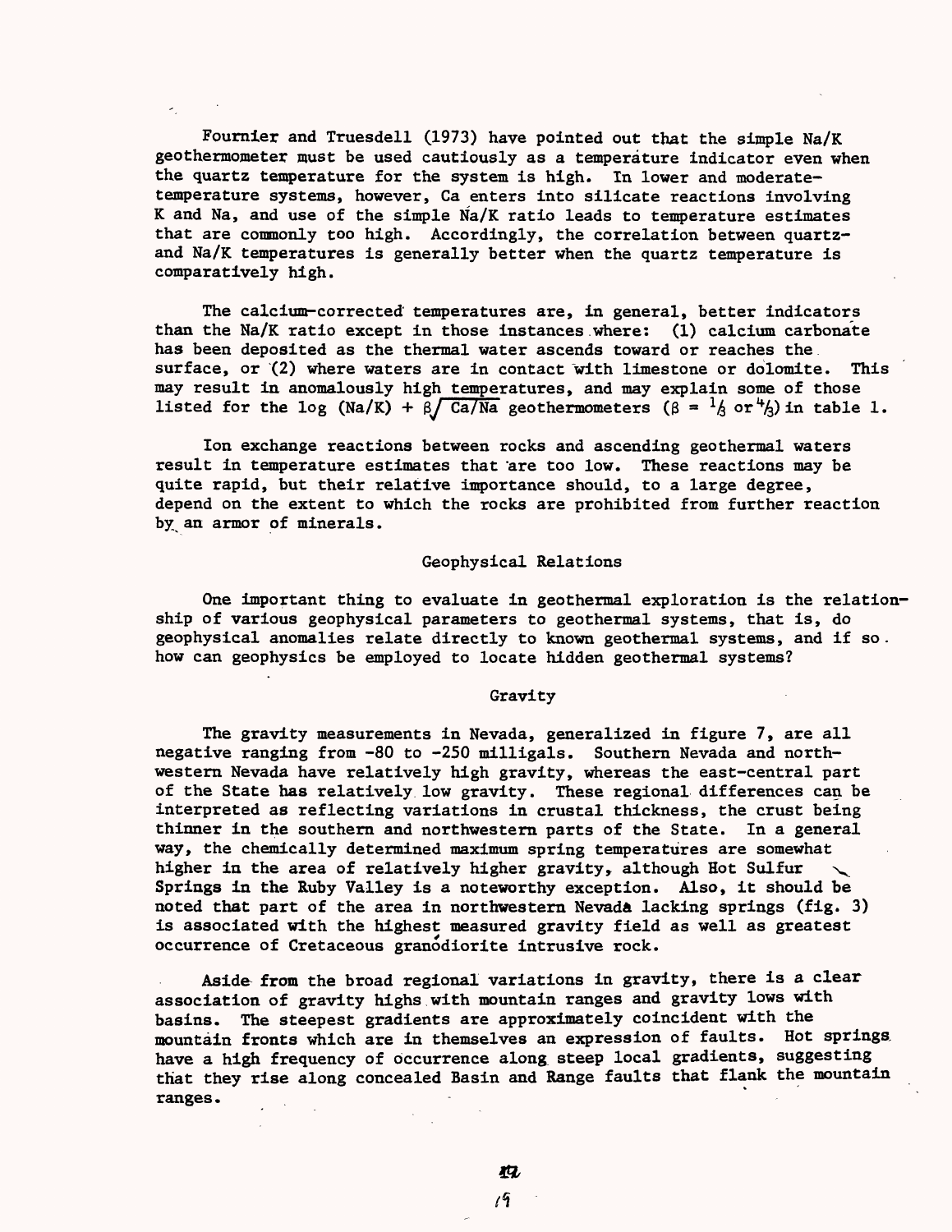

vØ  $20$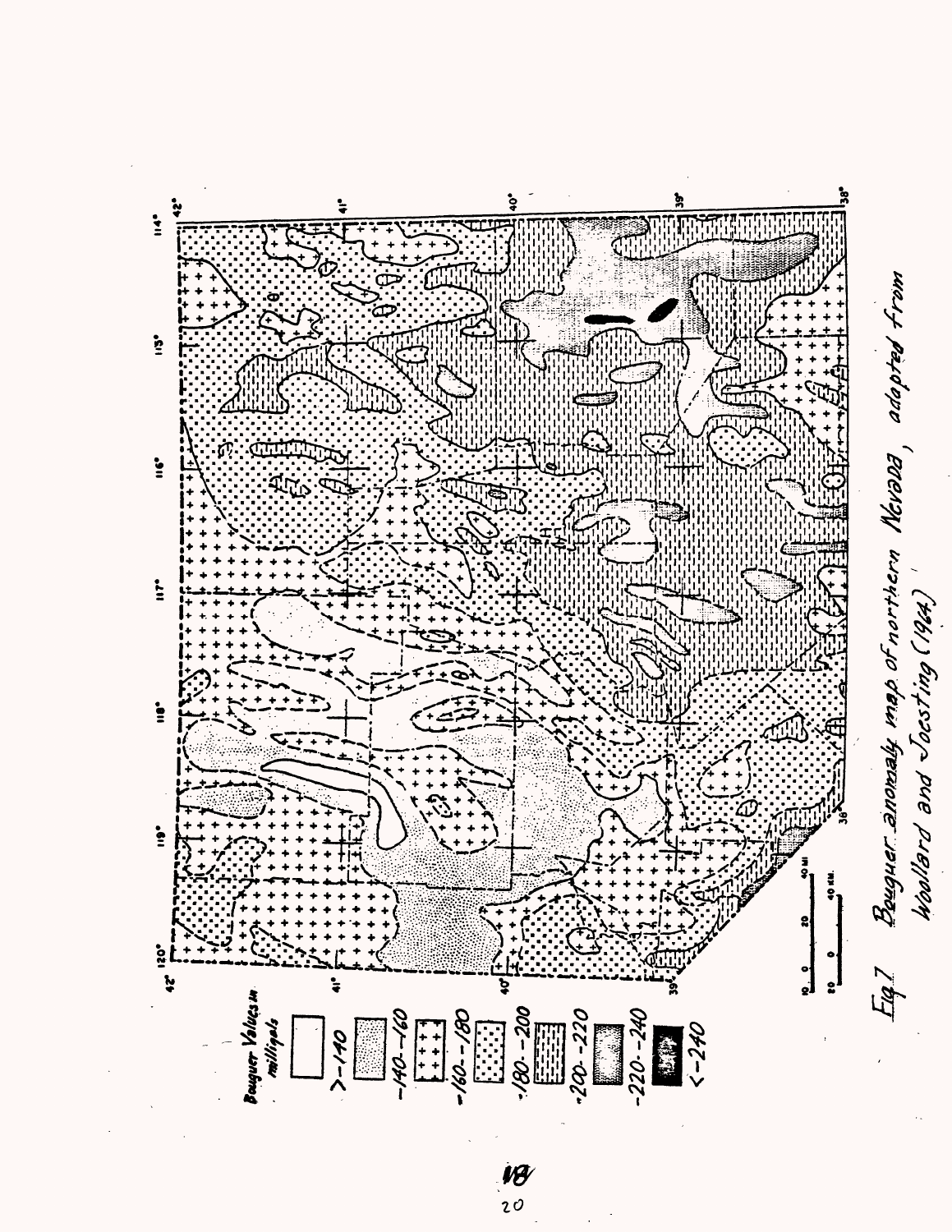Detailed gravity measurements by D. L. Peterson at Buffalo Valley hot springs and Leach Hot Springs and by Peterson and D. L. Mabey at Hot Pot (D. L. Mabey, personal commun., 1973) disclose a positive 5-to-10milligal anomaly associated with the springs. Mabey suggests the anomaly results from subsurface silicification. Addition of calcium carbonate to the valley fill material might also contribute.

### Magnetics

f

Aeromagnetic surveys of northern Nevada delineate many intrusive bodies and expanses of volcanic rocks. These areas generally are so large that any anomalies resulting from associated thermal systems are completely masked. It is possible that detailed work in specific areas might disclose an understandable relationship, but none is detectable at this time.

In general, there seems to be a gross correlation between the aeromagnetic anomalies and the gravity. That is, the areas of lowest gravity have a lower density of aeromagnetic anomalies, and the areas of high gravity have a higher density of magnetic anomalies.

#### Seismicity

Epicenters of earthquakes for the period 1932-1968 show a limited correlation with hot spring occurrence. There are essentially three clusters of earthquake epicenters for this period, one in the Reno-Carson City area (1 on fig. 8), one southeast of Hawthorne (2), and the Fairview Peak-Dixie Valley area (3). A few obvious relationships include: (1) Steamboat Springs and Moanna Hot Spring and a few other springs occur within the Reno-Carson City cluster; (2) hot springs are present in Dixie Valley and Lee Hot Spring occurs along the western edge of the Fairview Peak-Dixie Valley cluster; (3) no high-temperature hot springs are located within the Hawthorne cluster of epicenters; and (4) an epicenter lies on the fault which is the locus of the Double Hot Spring system. Otherwise, there is apparently little coincidence between hot spring occurrence and seismicity; indeed, some of the hottest calculated SiO<sub>2</sub>-temperature waters, such as Big Sulfur Hot Springs, Baltazor, Leach, and others, are far removed from earthquake epicenters of the 1932-1968 period. Since most of the springs appear to be fault controlled, however, the probability of their association with prehistoric seismicity (tectonism) is high.

Ward and others (1969, 1971) have suggested a relationship between microearthquakes and geothermal systems based on studies of Iceland and El Salvador. These areas have relatively high seismicity and active volcanism, factors that undoubtedly bear on the association. Any relation between the hydrothermal systems of Nevada and microearthquakes or microseisms remains untested.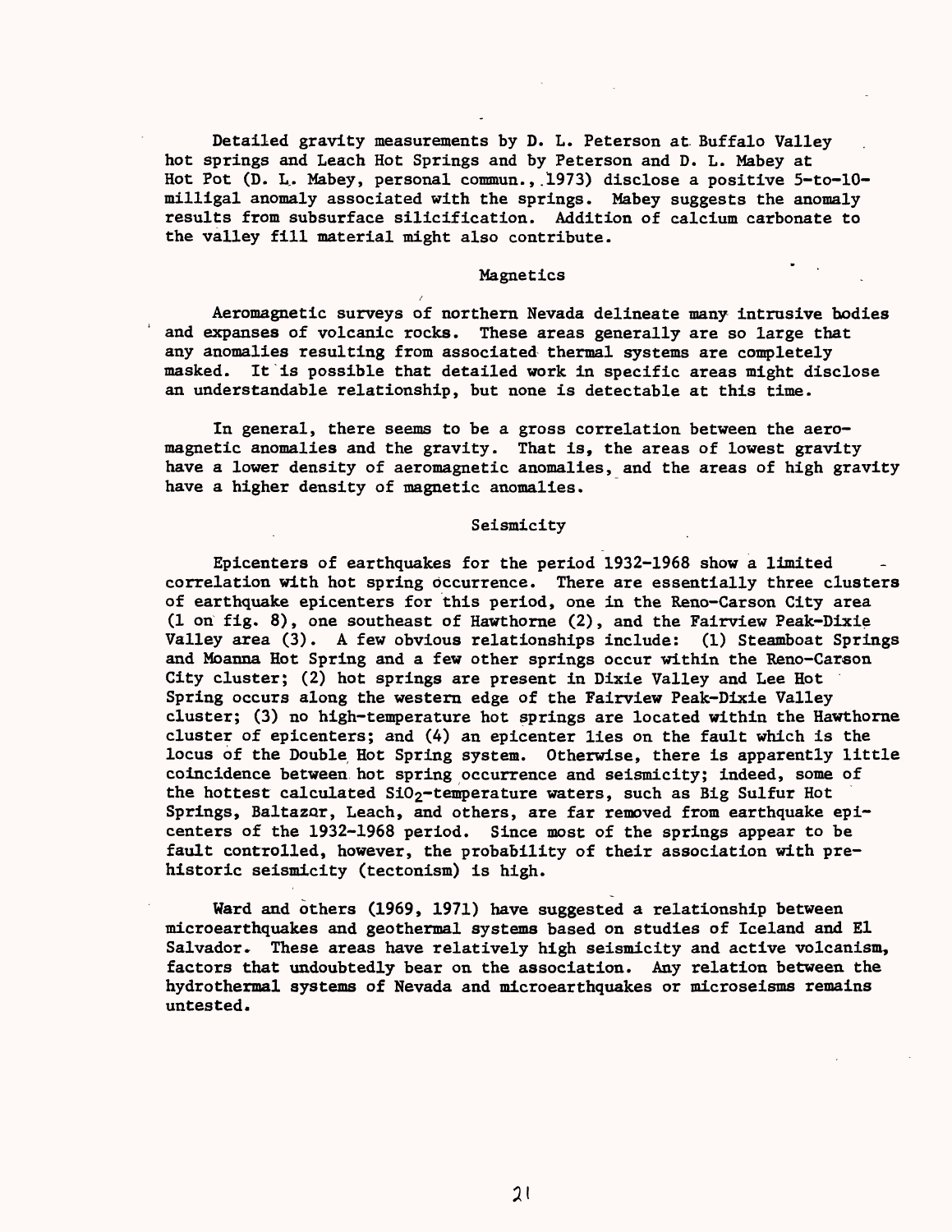



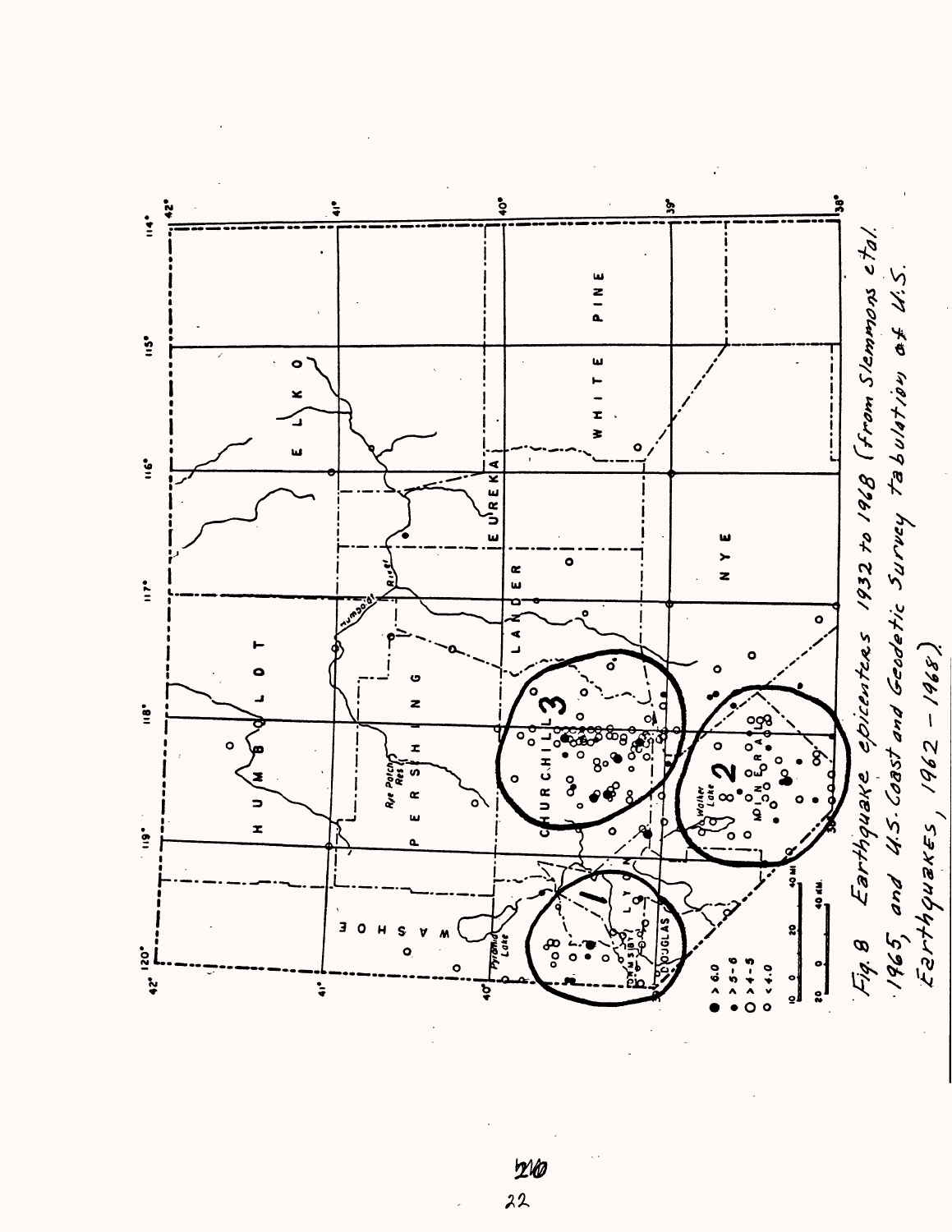### Heat Flow

Roy and Blackwell (1966), Roy and others (1968), Blackwell (1971), and Sass and others (1971) have established firmly that Nevada is a region of greater than average heat flow for continents. Sass and others (1971) have shown that a large region of abnormally high heat flow (2.5-3.8 heatflow units)<sup>3</sup> is present in the vicinity of Battle Mountain in north-central Nevada (fig. 9), and that a large area south of Eureka has a low mean heat flow less than 1.5 hfus. This low heat flow is attributed to cooling by moving ground water (Sass and others, 1971).

Nearly all of the published heat-flow values were obtained from boreholes drilled in bedrock within the mountain ranges. There is a variation in the heat flow, conductivities, and gradient from range to range as expressed, for example, by gradients of  $27^{\circ}$ -34 C/km in the Shoshone Range, through 31°-35° C/km in Battle Mountain, to 42°-64°C/km in the Sonoma-Tobin Range area, all within the region of anomalously high heat flow.

Holes in the basins have been drilled but the heat flow results have been published for only one (Roy and others, 1968, Lovelock). This hole has a heat flow comparable to the mountain ranges but a low conductivity results in a gradient of 91.5°C/km, representing a heat flow of 2.5. A hole in the northern part of the Carson Sink has a corrected heat flow of 1.9 and a geothermal gradient of 77°C/km (Sass, oral commun., 1973). The higher gradient in the basins undoubtedly results from the much lower conductivity of the less well indurated basin fill. Variation of heat flow from place to place testifies strongly to the anistropy of the structures, and rocks and resultant thermal refraction. Geothermal gradients in the mountain ranges, because of higher conductivities, are generally lower than gradients in the fill portions of the basins.

Roy and others (1968) attribute the high heat flow to a thin crust and high-temperature mantle, while Blackwell (1971) attributes about 10 percent of the heat flow to "penetrative convection of material from the mantle to a shallow level in the crust."

Characteristics of Known Geothermal Systems

The known geothermal power-producing areas of North America as well as those with a known high potential for geothermal power production (e.g., Yellowstone Park, Wyo.; Jemez Mountains, N. Mex.; Imperial Valley, Calif, and Mexico; Long Valley, Calif.; and The Geysers, Calif.) have three

<sup>3</sup>1 heat-flow unit (hfu) =  $10^{-6}$  cal cm<sup>-2</sup> sec<sup>-1</sup>, heat flow = conductivity x geothermal gradient.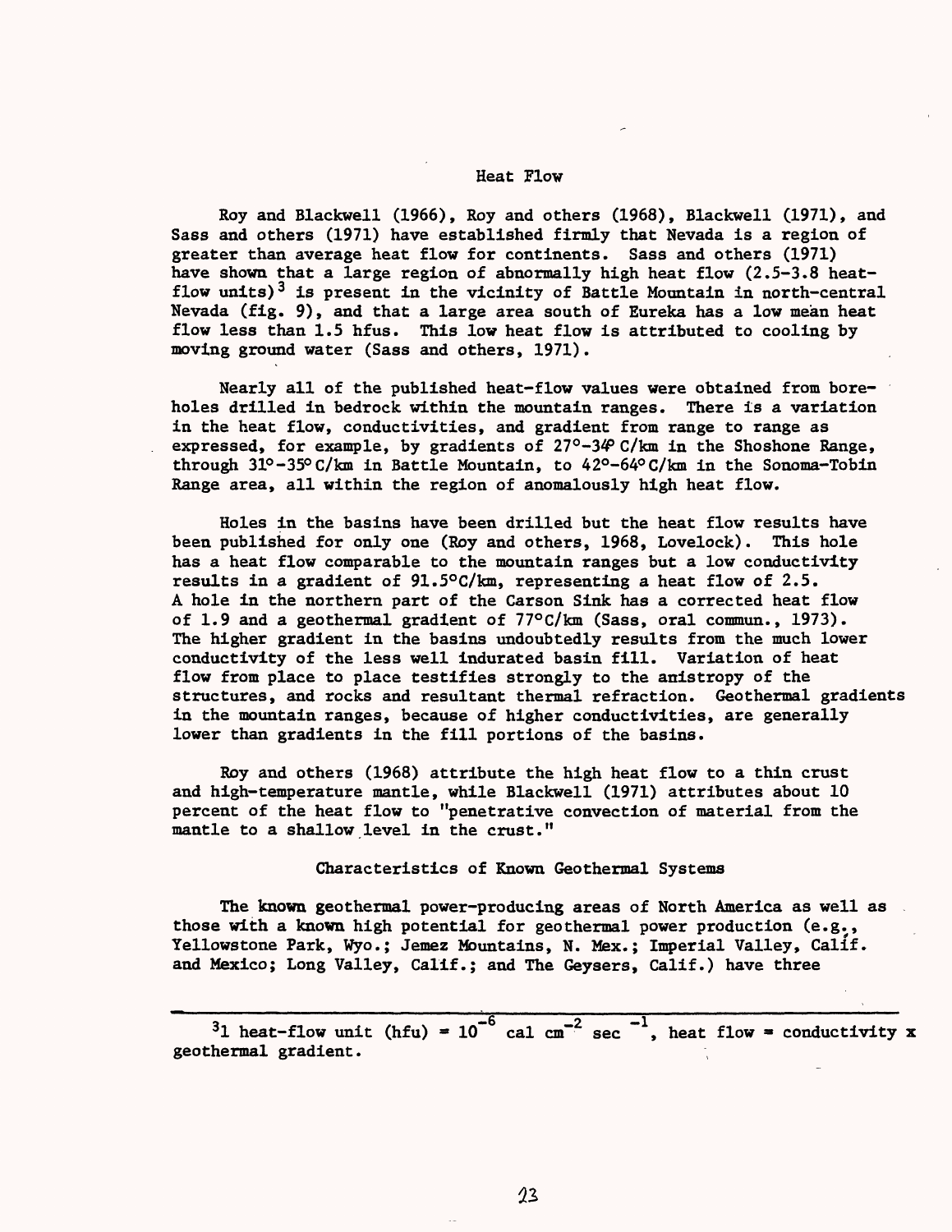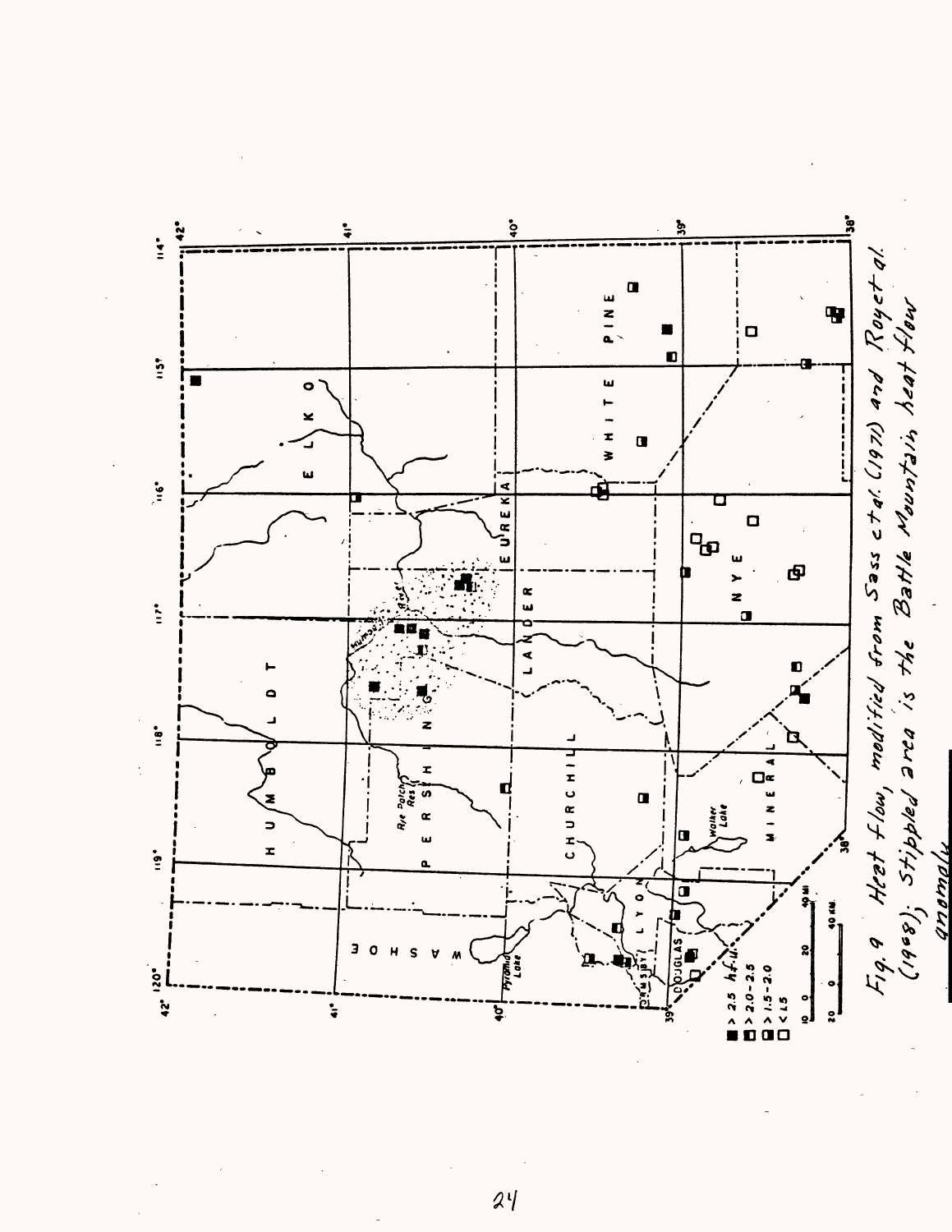fundamental characteristics in common. They are (1) directly related to volcanic rocks of Quaternary age, (2) the volcanic rocks are felsic to intermediate in composition, and (3) all areas have relatively high seismicity. In addition, the thermal systems of Yellowstone Park, the Jemez Mountains, and Long Valley are principally within calderas, a tectonic feature commonly related to eruption of large volumes of silicic rock from shallow levels in the crust. It is reasonable to assume, because of the first two associations, that the heat is derived from either a molten magma or one only recently frozen but that is still hot (or from hot wallrocks) . At The Geysers, Calif., Garrison (1972) has implied a magma body as the source of the volcanic rocks at Clear Lake. An open-file gravity map (Calif-. Div. Mines and Geology, 1966) shows a regional circular low over The Geysers Steam Field and a short text accompanying that map postulates a magma body as the source of the low. Conventional explanations of the origin of hot springs involve the circulation of meteoric waters down along faults to the limit of permeability where by convection they remove heat from the rock. The cool descending water more than counterbalances the more buoyant warmed waters and the latter rise to the surface. The permeable and underlying relatively impermeable rocks are presumably heated by conduction from a deeper magma. This magma would be rather high in the crust at depths of more than 6-8 km and would generate a very high local thermal gradient and high heat flow.

## Origin of Northern Nevada Hot Springs

On the assumption that many of the silicic volcanic rocks of northern Nevada were erupted from shallow magma chambers and that hot magma may exist within or below the caldera usually formed after some eruptions, attempts have been made to calculate the time required for magma chambers of various sizes and depths in the crust to cool to the original temperature of the country rock. Calculations by A. H. Lachenbruch (oral commun., 1973) indicate that all magma chambers for the 10-m.y. or older silicic rocks have long ago lost their heat and should now have temperatures in the range required by the present Basin and Range thermal gradients. Assuming that the intrusives have cooled and are "dead," they cannot now be considered as an important heat source.

The abundant Quaternary and late Pliocene basalts in northern Nevada give rise to the question as to whether or not still-hot magma chambers could be associated with them. Basalts are the most common volcanic rock in the world, yet their plutonic coarse-textured equivalent, gabbro, is volumetrically uncommon. Most plutonic rocks are of felsic composition despite the fact that their eruptive equivalents are less common than basalt. These relationships, plus their chemical similarity to mantle rocks and their lack of crustal-rich elements such as K and Rb, imply that basaltic magmas find their way to the surface directly from the mantle without developing magma chambers of significant size at intermediate or shallow levels in the earth's crust. Harris and others (1970) provide a summary of the physical characteristics of basaltic magmas that enable them to erupt.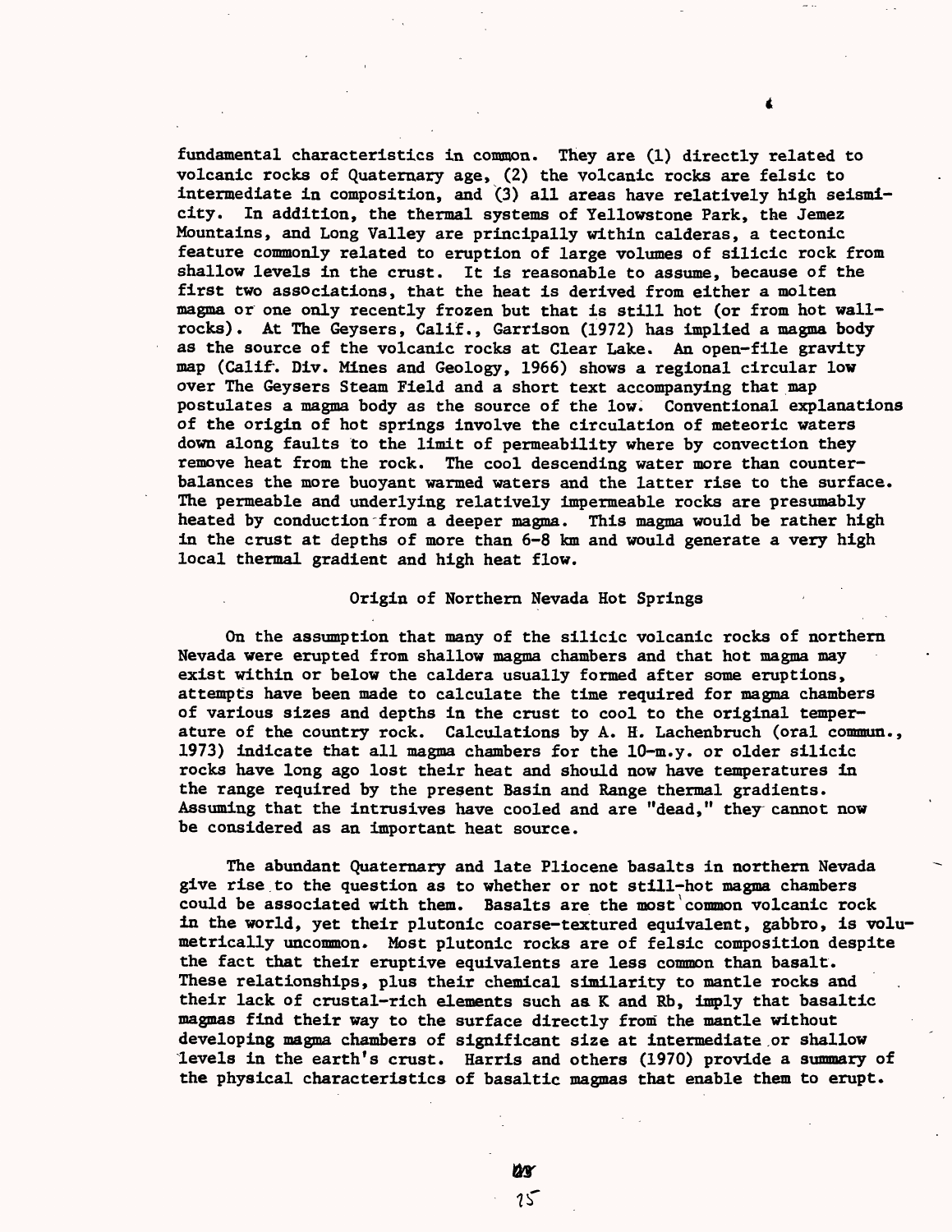Although basaltic magmas have considerably greater heat content than their felsic counterpart, it is unlikely that their low viscosity would allow them to form magma chambers.

In the main, we subscribe to the conventional explanations for hot springs, but with one significant difference. Since there are probably no "still-hot" plutons or magma bodies high in the crust of northern Nevada, a heat source other than shallow intrusive bodies must be sought. We suggest that meteoric waters moving downward deeply along Basin and Range faults would, in areas of high geothermal gradients cited earlier, encounter high-temperature rock, would become heated, and rise to the surface. The fundamental difference being that the heat is derived from rock that is hot by virtue of high regional thermal gradient, imposed by a hightemperature upper mantle only partially blanketed by the thin (29-30 km) crust, rather than from a magma at some level within the crust.

The depths at which the fault gouge becomes impermeable to meteoric waters under hydrostatic pressure is critical to our model. Intuitively, it is reasonable to assume that owing to lithostatic pressure the rocks at some depth are impermeable to water under lesser hydrostatic pressures, but to our knowledge data bearing on this critical depth do not exist. If such a depth were real, it would probably be variable from place to place and be dependent on the genre of the rocks in the gouge zone, the time at which the faulting took place, the load, and to some extent on the chemistry of the water.

On the basis of rather indirect evidence we feel the critical depths of meteoric water penetration in Nevada is at least 3 km.

A 13,000-foot-deep well in southern Nevada has a low thermal gradient to a depth of 10,000 feet and a higher gradient below. The lower gradient is interpreted by Sass and others (1971) as resulting from the cooling effect of ground-water movement through basin fill and older rocks. The steeper gradient may be interpreted as resulting from an impounded static body of water in permeable rock or it may result from impermeability. In either case the rock is permeable to meteoric ground water at least to a depth of 10,000 feet (3 km). Differences in the inherent permeability of fault gouge as compared to other rocks could be expected to modify the absolute maximum depth of penetration of meteoric waters.

 $2<sup>1</sup>$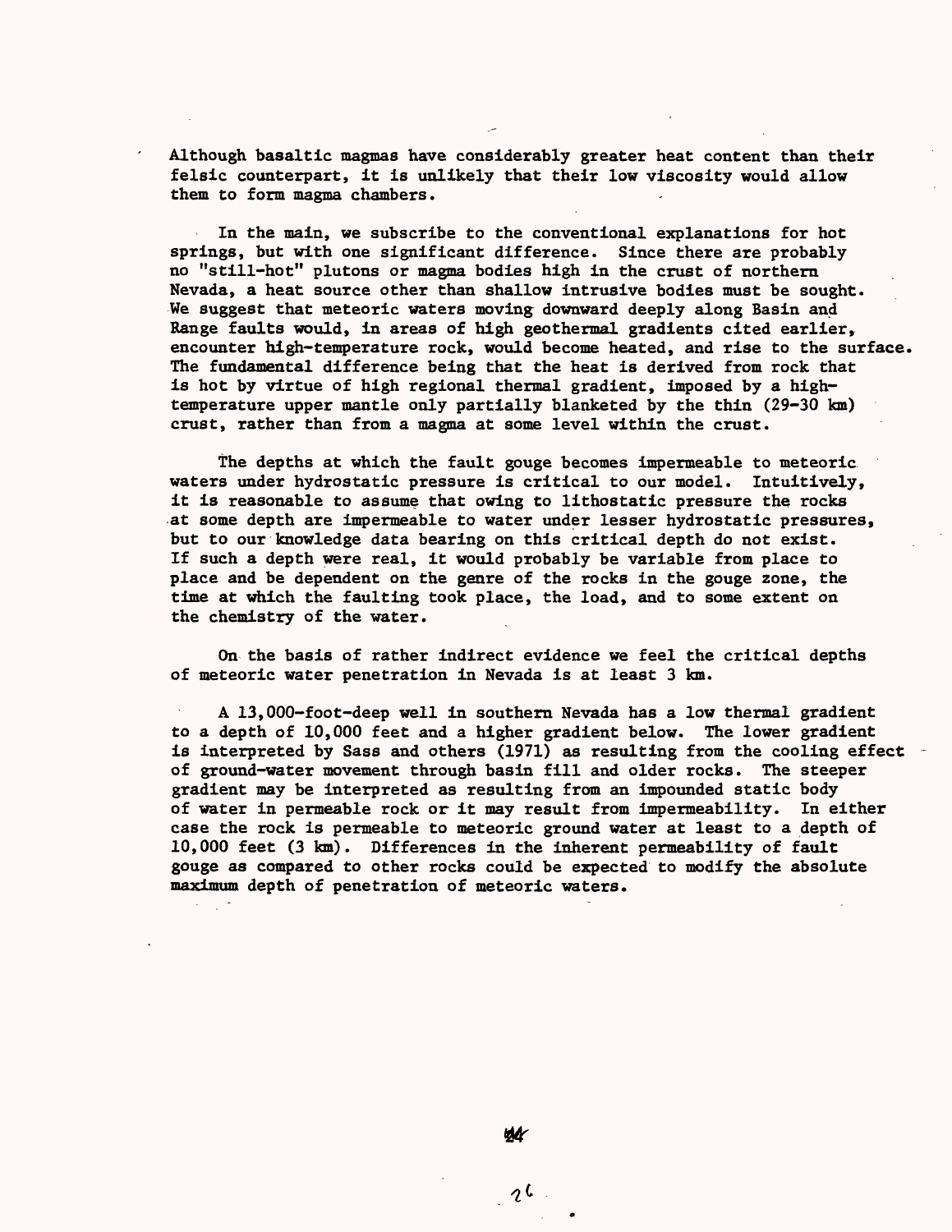### REFERENCES CITED

- Blackwell, D. D., 1971, The thermal structure of the continental crust: Am. Geophys. Union Geophys. Mon. Ser., v. 14, p. 169-184.
- Evernden, J. F., Savage, D. E., Curtis, G. H., and James, G. T., 1964, Potassium-argon dates and the Cenozoic mammalian chronology of North America: Am. Jour. Sci., v. 262, p. 145-198.
- Fournier, R. 0., and Rowe, J. J., 1966, Estimation of underground temperatures from the silica content of water from hot springs and wetsteam wells: Am. Jour. Sci., v. 264, p. 685-697.
- Fournier, R. 0., and Truesdell, A. H., 1973, An empirical Na-K-Ca geothermometer for natural waters: Geochim. et Cosmochim. Acta, v. 37, p. 1255-1275.
- Garrison, L. E., 1972, Geothermal steam in the Geysers-Clear Lake region, California: Geol. Soc. America Bull., v. 83, no. 5, p. 1449-1468.
- Hague, Arnold, and Emmons, S. F., 1877, U.S. Geol. Survey Exploration of the 40th Parallel, Descriptive Geology, v. 2, p. 793.
- Harris, P. G., Kennedy, W. Q., and Scarfe, C. M., 1970, Volcanism versus plutonism--the effect of chemical composition; Mechanism of Igneous Intrusion, Newell, Geoffrey, and Rest, Nicholas, eds.: Liverpool, Gallery Press.
- Korringa, M. K., and Noble, D. C., 1970, Ash-flow eruption from a linear vent area without caldera collapse [abs.]: Geol. Soc. America Abstracts with Programs, v. 2, no. 2, p. 108-109.
- Mahon, W. A. J., 1966, Silica in hot water discharged from drill holes at Wairakei, New Zealand: New Zealand Jour. Sci., v. 9, p. 135.
- Mariner, R. H., Rapp, J. B., Willey, L. M., and Presser, T. S., 1974, The chemical composition and estimated minimum thermal reservoir temperatures of the principal hot springs of northern and central Nevada: U.S. Geol. Survey open-file report, 32 p.
- Masursky, Harold, 1960, Welded tuffs in the northern Toiyabe Range, Nevada: U.S. Geol. Survey Prof. Paper 400-B, p. B281-B283.
- McKee, E. H., 1970, Fish Creek Mountains Tuff and volcanic center, Lander County, Nevada: U.S. Geol. Survey Prof. Paper 681, 17 p.

1974, Northumberland caldera and Northumberland Tuff: Nevada Bur. Mines and Geology Rept. 19, p. 35-41.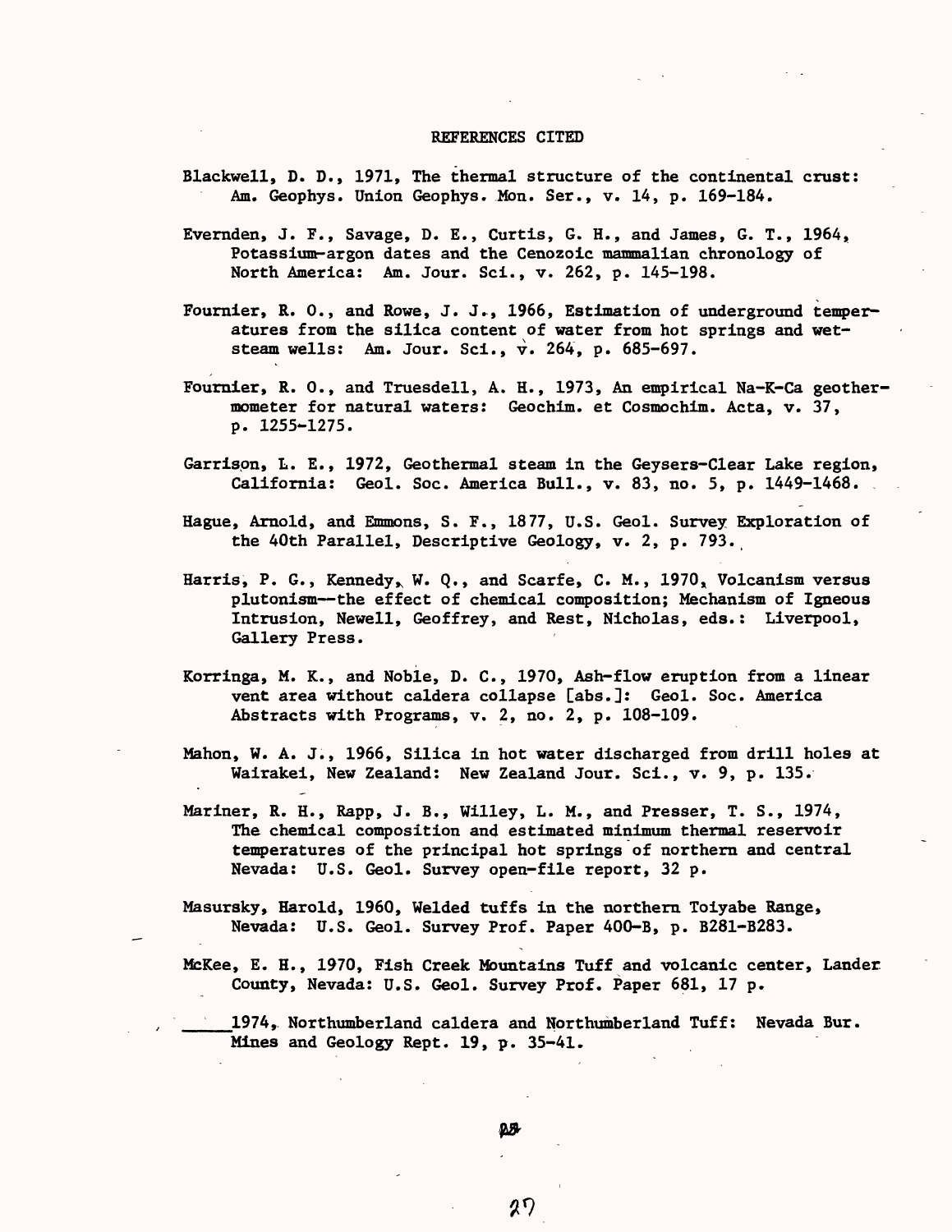- Mineral Information Service, 1966, Gravity map of The Geysers area: California Div. Mines and Geology, v. 19, no. 9, p. 148-149.
- Noble, D. C., 1970, Reconnaissance geologic map of Cenozoic rocks, western Humboldt County, Nevada: Unpub. work.
- Nolan, T. B., and Anderson, G. H., 1934, The Geysers area near Beowawe, Eureka County, Nevada: Am. Jour. Sci., v. 27, no. 159, p. 215-229.
- Riehle, J. R., McKee, E. H., and Speed, R. C., 1972, Tertiary Volcanic Center, west-central Nevada: Geol. Soc. America Bull., v. 83, no. 5, p. 1383-1396.
- Roy, R. F., and Blackwell, D. D., 1966, Heat flow in the Sierra Nevada and western Great Basin: Am. Geophys. Union Trans., v. 47, no. 1, p. 179-180.
- Roy, R. F., Decker, E. R., Blackwell, D. D., and Birch., Francis, 1968, Heat flow in the United States: Jour. Geophys. Research, v. 73, no. 16, p. 5207-5221.
- Sass, J. H., Lachenbruch, A. H., Monroe, R. J., Greene, G. W., and Moses, T. H., Jr., 1971, Heat flow in the western United States: Jour. Geophys. Research, v. 76, no. 26, p. 6376-6413. >
- Slemmons, D. B., Jones, A. E., and Gimlett, J. I., 1965, Catalogue of Nevada, Earthquakes, 1852-1960: Seismol. Soc. America Bull., v. 55, no. 2, p. 519-565.
- Smith, R. L., and Shaw,  $H_1$ . R., 1973, Volcanic rocks as geologic guides to geothermal exploration and evaluation [abs.]: Am. Geophys. Union EOS, v. 54, no. 11, p. 1213.
- Stewart, J. H., 1971, Basin and Range structure: A system of horsts and grabens produced by deep-seated extension: Geol. Soc. America Bull., v. 82, no. 4, p. 1019-1044.
- Thompson, G. A., and Burke, D. B., 1973, Rate and direction of spreading in Dixie Bailey Basin and Range Province, Nevada: Geol. Soc. America Bull., v. 84, no. 2, p. 627-632.
- Walker, G. W., 1970, Cenozoic ash-flow tuffs of Oregon: The Ore Bin, v. 32, no. 6, p. 97-115.
- Walker, G. W., and Repenning, C. A., 1965, Reconnaissance geologic maps of the Adel quadrangle, Lake Harney and Malheur Counties, Oregon: U.S. Geol. , Survey Misc. Geol. Inv. Map 1-446.

1966, Reconnaissance geologic map of the west half of the Jordan Valley quadrangle, Malheur County, Oregon: U.S. Geol. Survey Misc. Geol. Inv. Map 1-457.